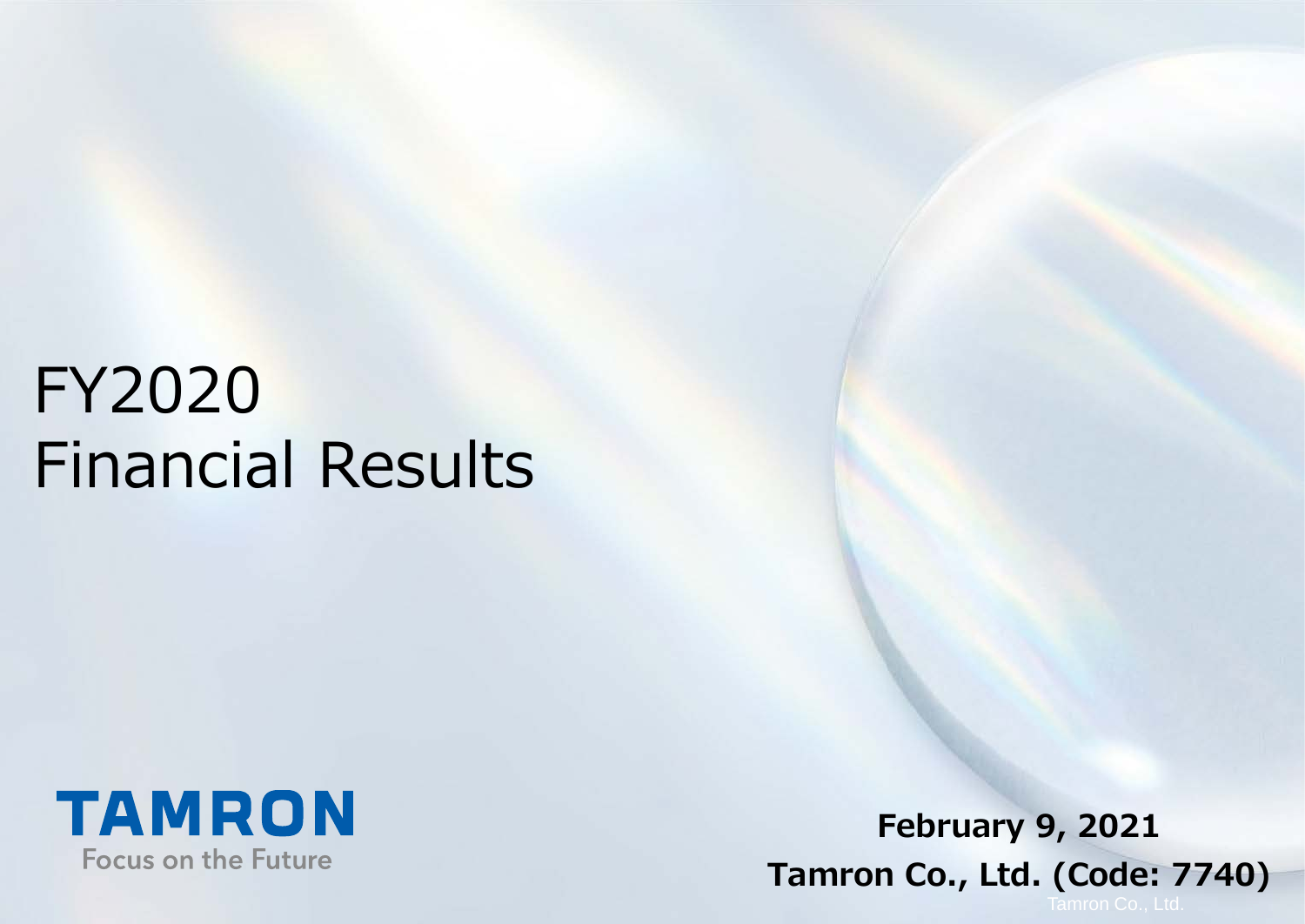### **Contents**

#### **Ⅰ. Mid-Term Management Plan**

- 1. Results of New Mid-Term Management Plan FY18-FY20
- 2. Role of New Mid-Term Management Plan"Vision23"
- 3. Basic Strategy of "Vision23"
- 4. Financial Target of "Vision23"
- 5. Target of "Vision23" by Segment

#### **Ⅱ. FY2020 Financial Results**

- 1. FY2020 Summary
- 2. FY2020 Financial Results
- 3. FY2020 Performance Variation Factors
- 4. FY2020 Results by Segment
	- 1) Photographic Products
	- 2) Optical Components
	- 3) Commercial / Industrial-Use Optics

#### **Ⅲ. FY2021 Forecast**

- 1. FY2021 Financial Forecast
- 2. FY2021 Forecast by Segment
	- 1) Photographic Products
	- 2) Surveillance & FA Lenses
	- 3) Mobility & Healthcare Products, Others
- 3. Activities for ESG/ Prosses to increase corporate value

#### **Ⅳ. Reference Data**

- 1. Financial Summary
- 2. Capital Investment, Depreciation, & Research & Development Expenses
- 3. Cash Flow Situation
- 4. Cash Dividends Outlook & Key Performance Indicators
- 5. Impact of Foreign Exchange Rate Fluctuations

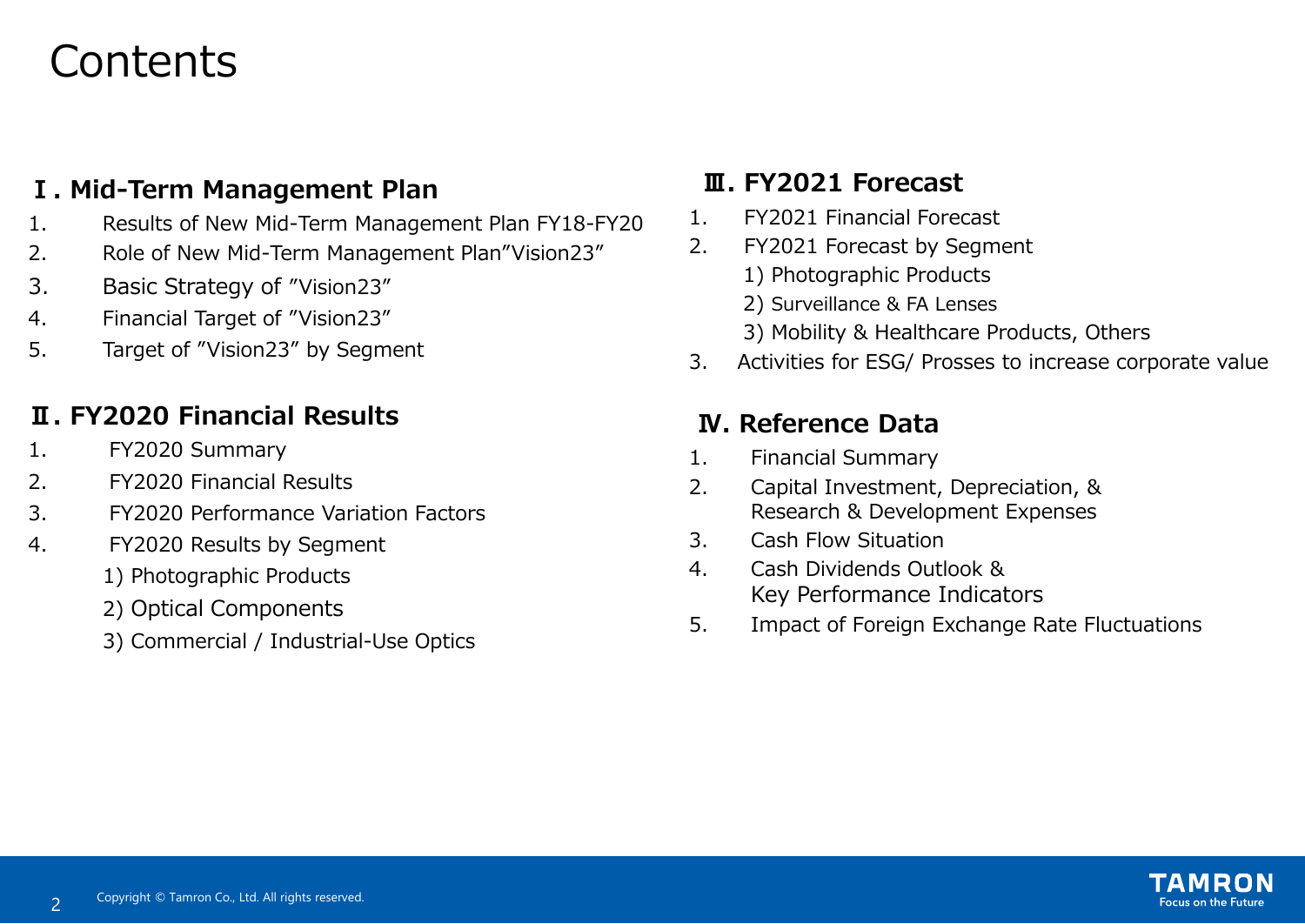# **Ⅰ.Mid-Term Management Plan**

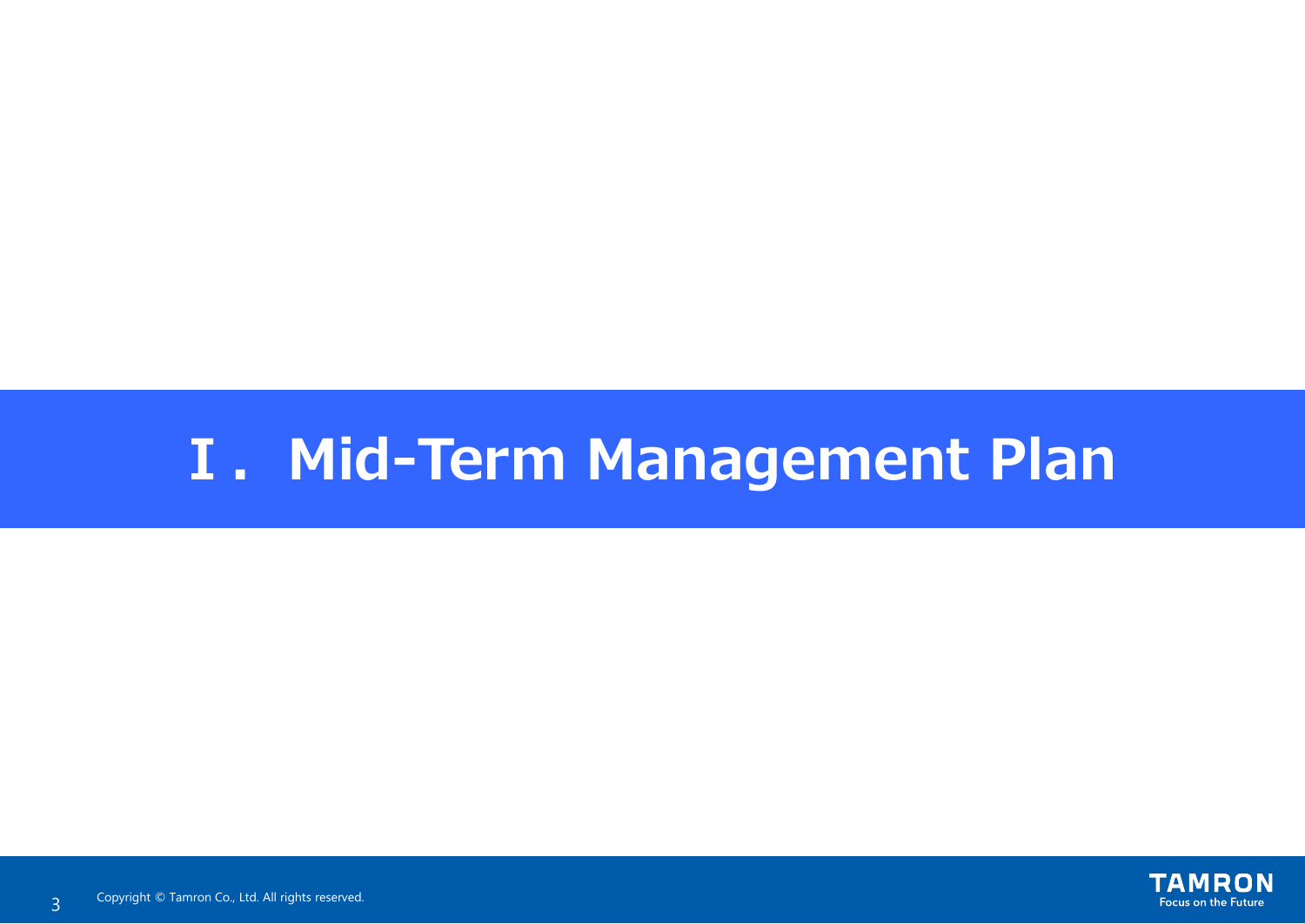# Ⅰ-1. Results of Mid-Term Management Plan FY18-FY20



**⇒ Operating Income, Operating Income ratio and ROE FY19 achieved the Target FY20 one year ahead of the schedule.**

- Photographic Products business increased its profitability more than expected.
- 4 Improved ROE by increasing profitability and efficiency.
- $\triangleright$  Implemented capital strategy in Mar. FY20.

#### **⇒Slump in the final year due to the impact of COVID 19.**

- $\triangleright$  Even though the sales forced to declined due to significant shrank of Digital camera markets, kept the certain profit level by improving the corporate structure.
- $\triangleright$  Automotive lens business sales glowed to 4.0 billion yen. (2.6 billion yen in FY17)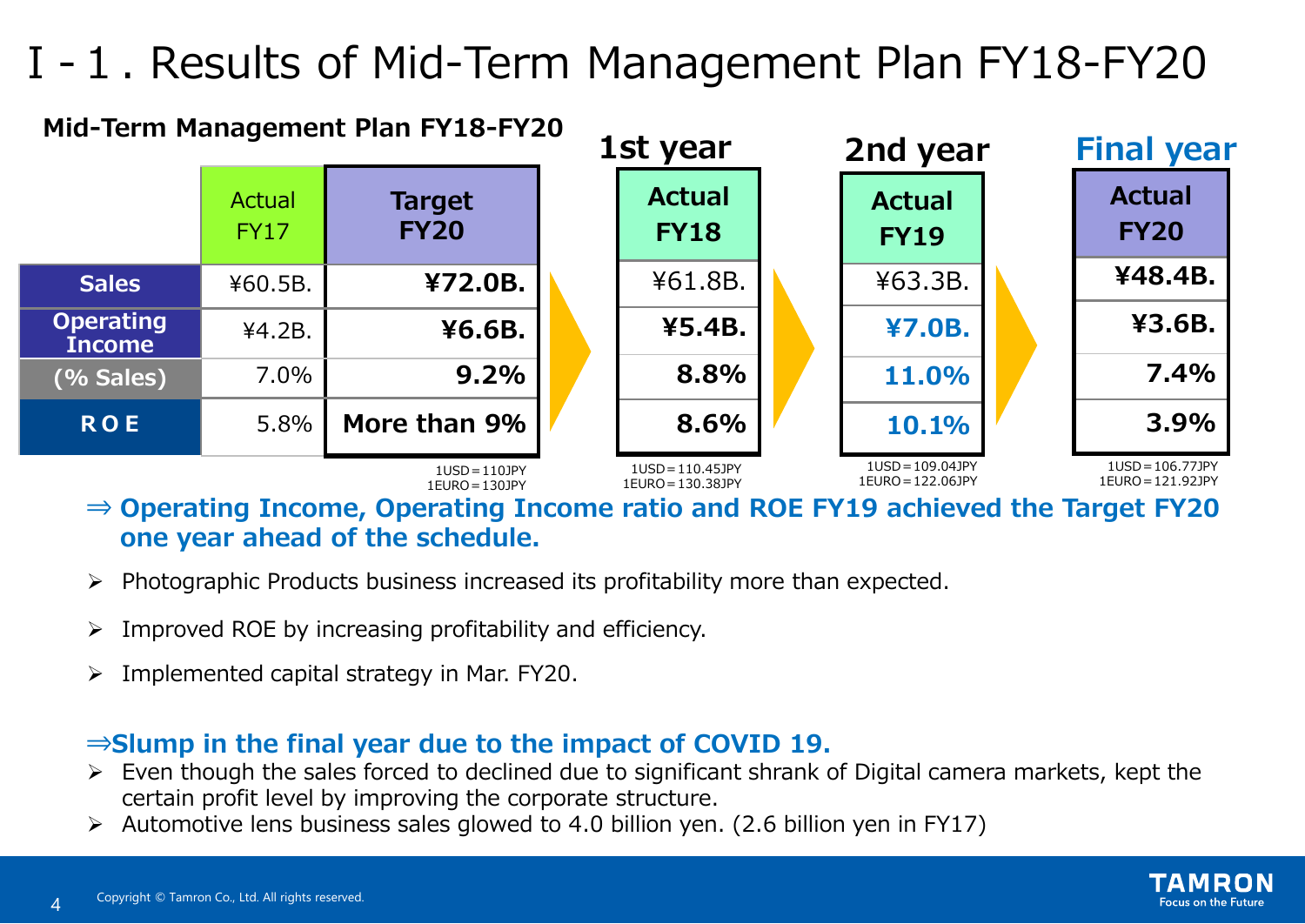

# Ⅰ-2. Role of New Mid-Term Management Plan"Vision23"

**New Mid-Term Management Plan "Vision23" has begun ~Basic Policy~**

 **Promote investment and distribute resources for significant progress.**

**Long-Term Vision**

**<2019主な進捗> and needed by society** Target: **To be a Company respected** 

**Aiming to** 

**◆be a Good Company**

**◆increase Tamron Brand**

**Focus on the Future** 

Copyright © Tamron Co., Ltd. All rights reserved. 5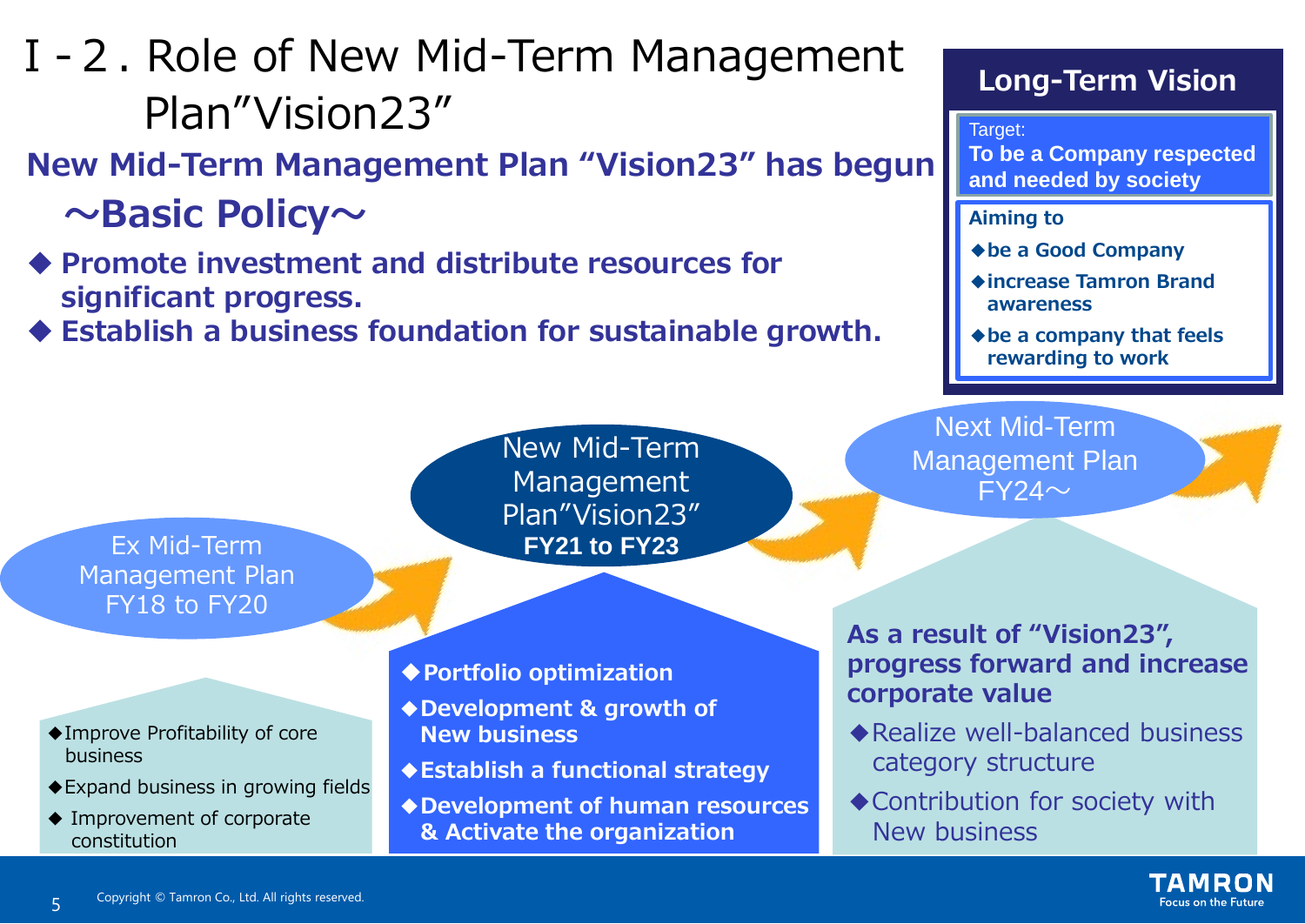# Ⅰ-3. Basic Strategy of "Vision23"

#### **Business Strategy**

Optimization of the business portfolio  $\Rightarrow$  Change of disclosure segment

- ◆Keep high profitability as a core business
- ・Expand lineup with focusing on mirrorless lens.
- ・Quick conform to new format.
- ・ Increase in-store share in OEM

- Increase sales and profits as the second core business
- ・Expand New technology business(include SWIR) and module business to establish a position in the huge Chinese market.
- ・Start OEM business in FA lenses and increasing market share.

#### Photographic Products Surveillance & FA Lenses Mobility & Healthcare Products, **Others**

- ◆ Launch of next-generation core business
- ◆ Launch of New Category business
- ・Strengthen Automotive sensing business and develop new costumers.
- ・ Get on track medical business and expand share in healthcare market.

#### **Function Strategy**

#### Production / Procurement

- ・Reform of production system.
- ・Promoting of "Smart Factory"
- ・Increase automation, in-house production, local procurement and narrow down of suppliers.
- ・ Accumulation of high-precision machining and production technology.

#### Marketing / Sales

- ・ Evolution of the marketing function by taking advantage of global sales network.
- ・ Transform each sales company to operate autonomously.
- ・Discover global needs and strengthen cooperation between groups.

#### R&D

- ・Advancement of optical and elemental technologies
- ・Increase productivity and quality of product development
- ・Excavation of seeds and strengthen its development
- ・Utilization of open innovation

### **Strengthen management resources for improving corporate value**

Financial structure / Strategic Investment / DX Promotion

Human resource IT Renewal **EXECUT MENUT MANAGEM MANUS**<br>IN Promotion Management system **IT Renewals** ESG



**Establish a business foundation for sustainable growth**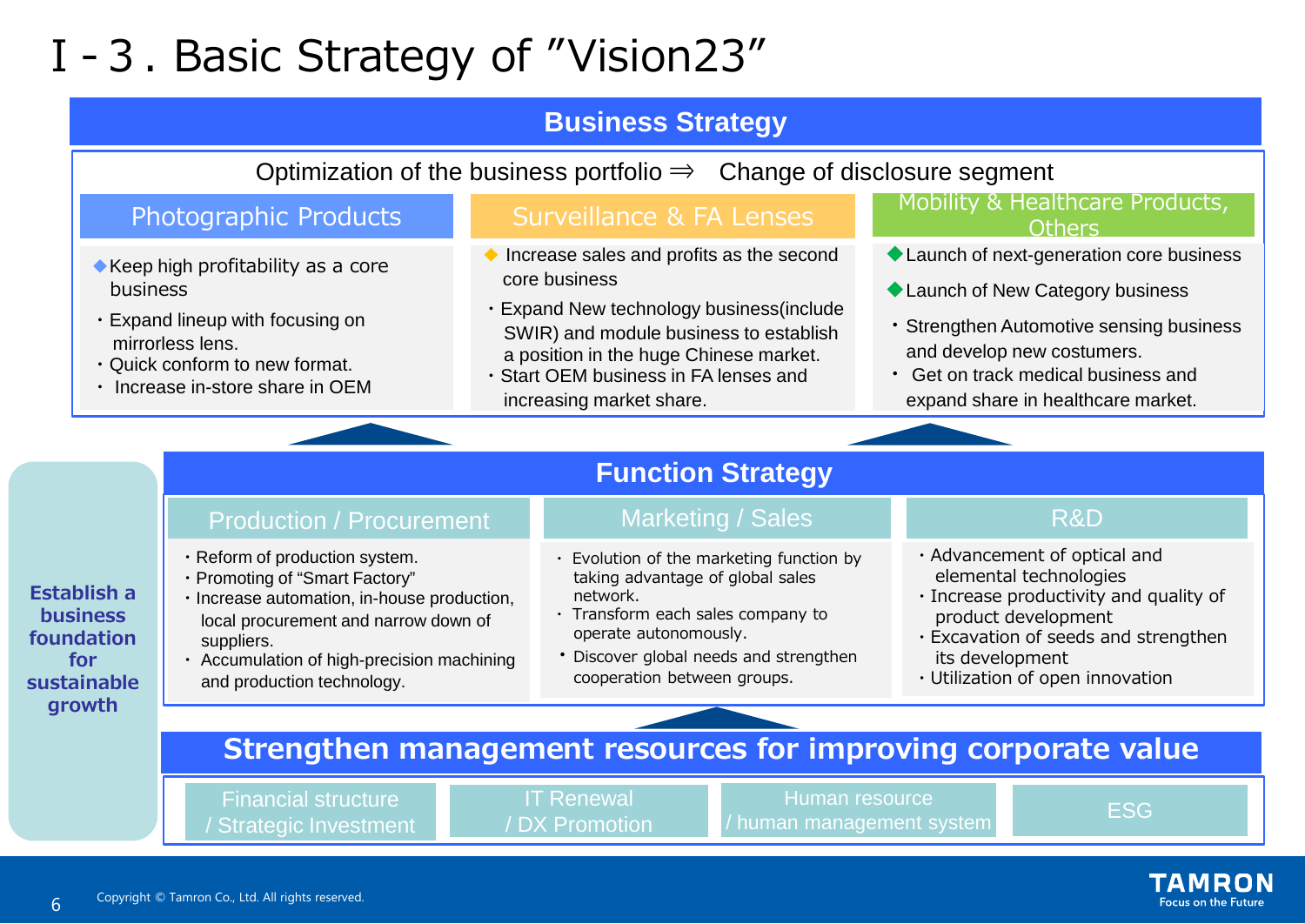# Ⅰ-4. Financial Target of "Vision23"



#### **Aim for V-shaped recovery to the same level to before-corona-infection era**



| <b>Investment</b>       | <b>Total Amount</b><br>$FY21-FY23$ | Return <br><b>Policy</b> |                                                                      |
|-------------------------|------------------------------------|--------------------------|----------------------------------------------------------------------|
| Capital Investment      | ¥10.0B.                            | Cash<br><b>Dividends</b> | <b>Keep Stable Dividend with Dividend</b><br>Payout ratio around 35% |
| <b>R&amp;D Expanses</b> | ¥15.0B.                            |                          |                                                                      |

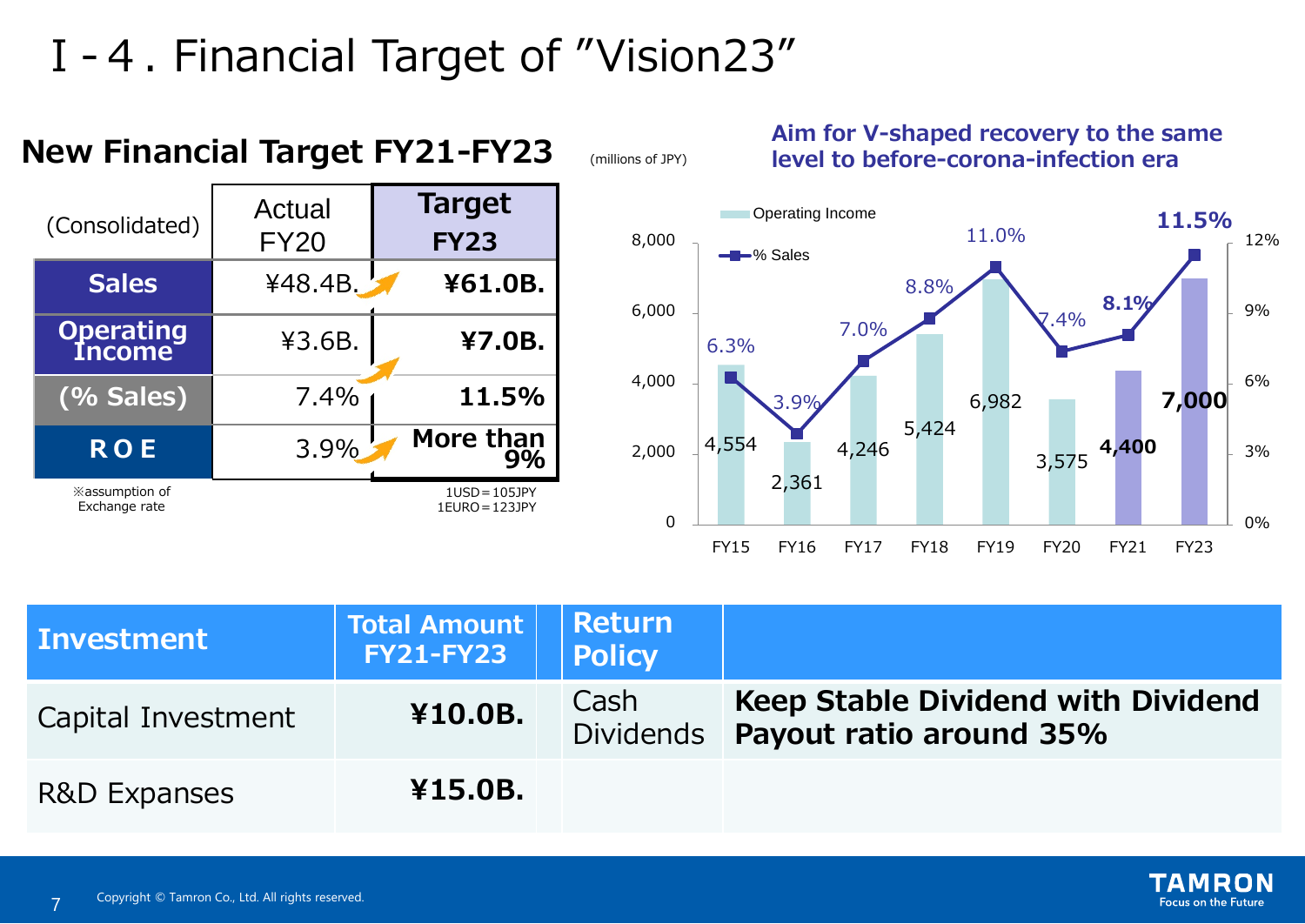# Ⅰ-5. Target of "Vision23" by Segment



TAMRON **Focus on the Future**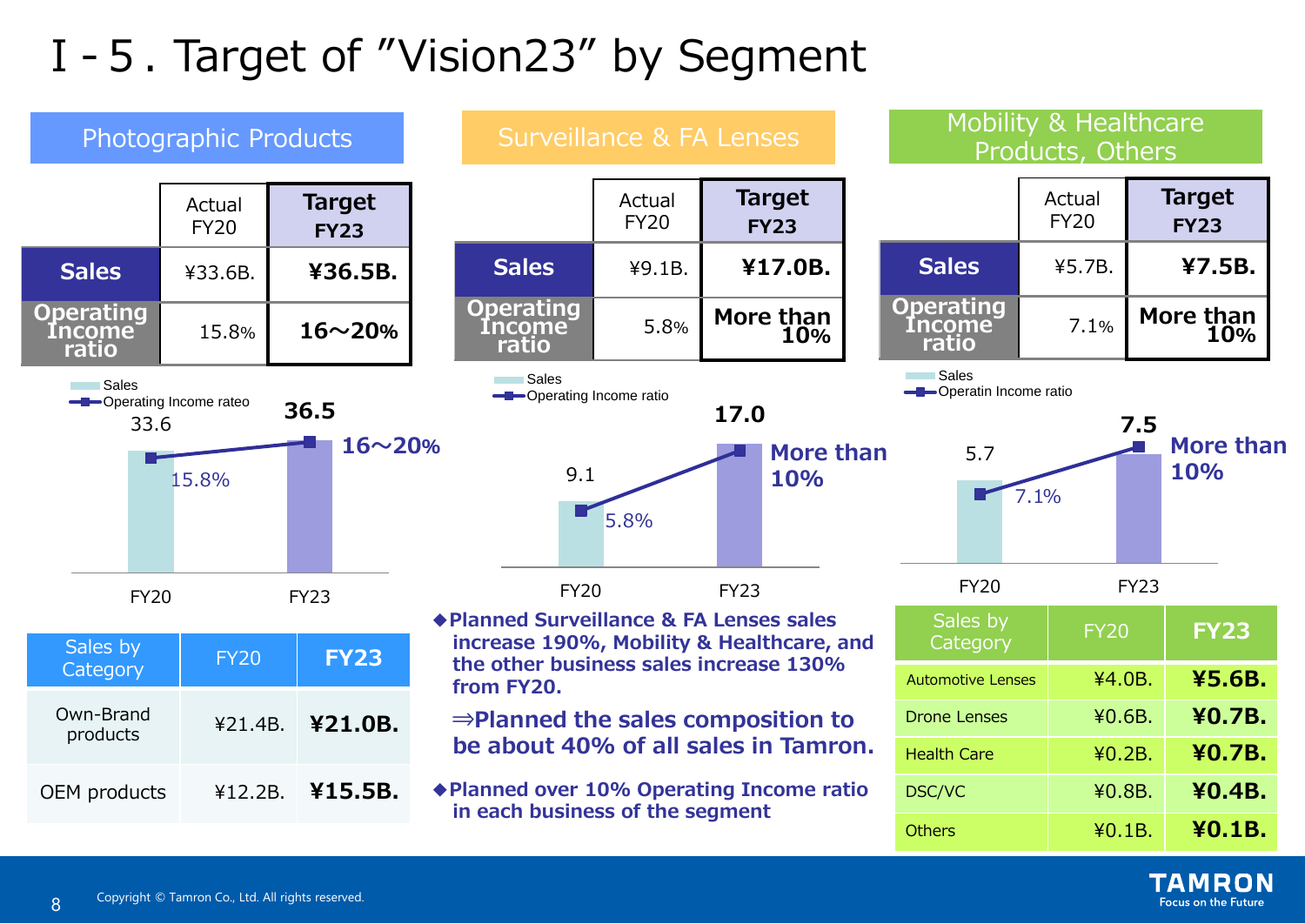# **Ⅱ.FY2020 Financial Results**

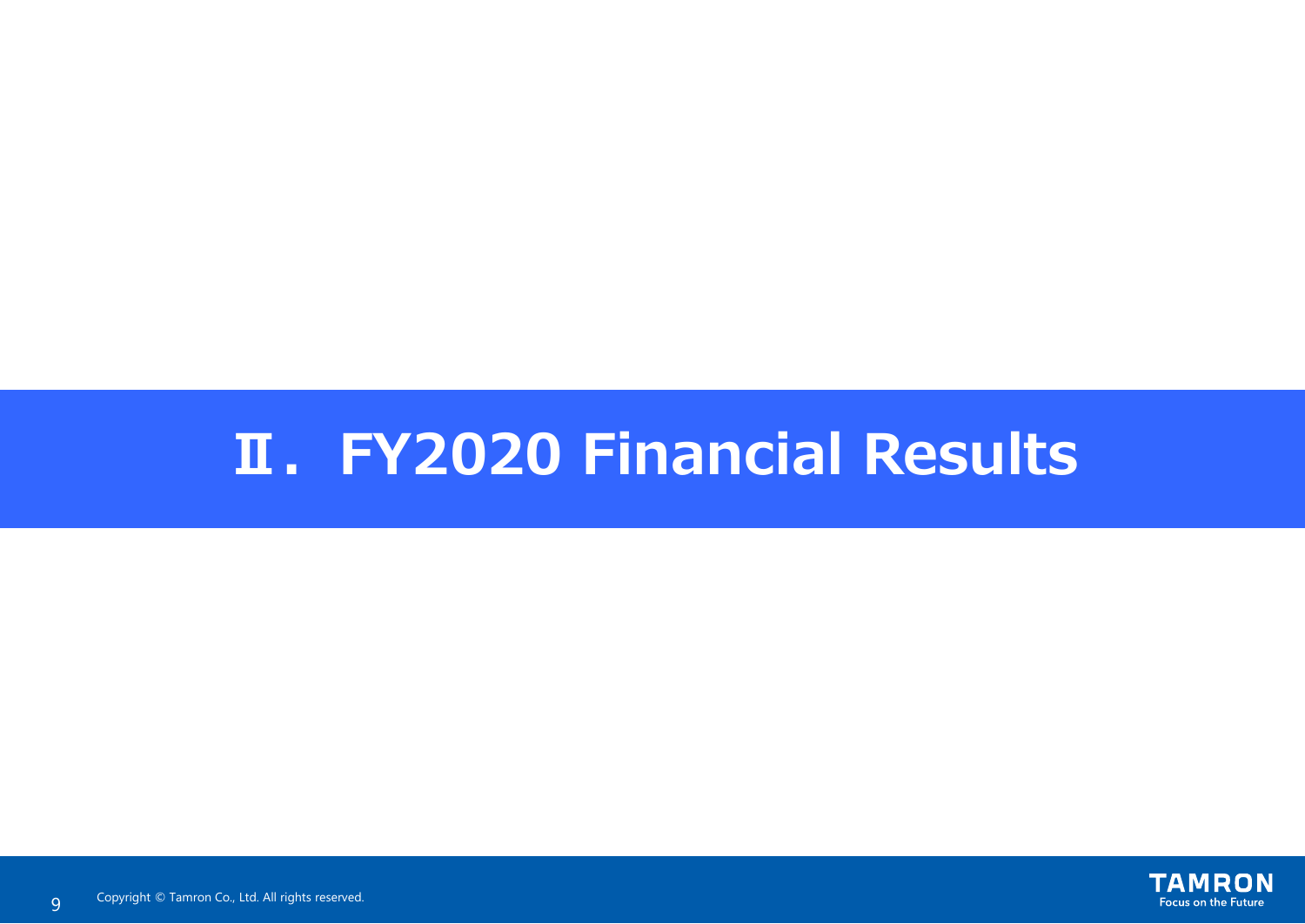## Ⅱ-1. FY2020 Summary

#### **【Business Environment】**

- Economic Situation: Although the world economy recovered in the 2<sup>nd</sup> half from the sharp drop in the 1<sup>st</sup> half, it remained sluggish.
- > Market Situation: Digital SLR camera market significantly decreased from the previous year due to continually downward trend in demand and the impact of the spread of COVID19;

Purchasing opportunities declined due to store closures, travel and going out restrictions and cancellation of various events around the world.

(FY2019 Comparison)

- Interchangeable lens camera; down by 37% in amount base, down by 25% in money base
- Interchangeable lenses; down by 37% in amount base, down by 31% in money base
- Lens integrated camera;

down by 47% in amount base, down by 41% in money base

#### **【Company's Results】**

- Sales decreased by 15 billion yen from the previous year due to drastic decline of the digital camera markets; The sales decline related to digital cameras was 13.5 billion yen.
- $\triangleright$  Some of operations at domestic plant continually closed due to a sharp decrease in demands.
- ▶ Operating income halved due to significant decreased sales of 20% or more compare to previous year, but operating income ratio kept 7% level.
- Although sales and profits decreased in the 2<sup>nd</sup> half from the previous year, sales showed increase by 30% compare to 1<sup>st</sup> half and operating income ratio recovered to 10% level.

#### **【Operating Income by Semiannual 】**



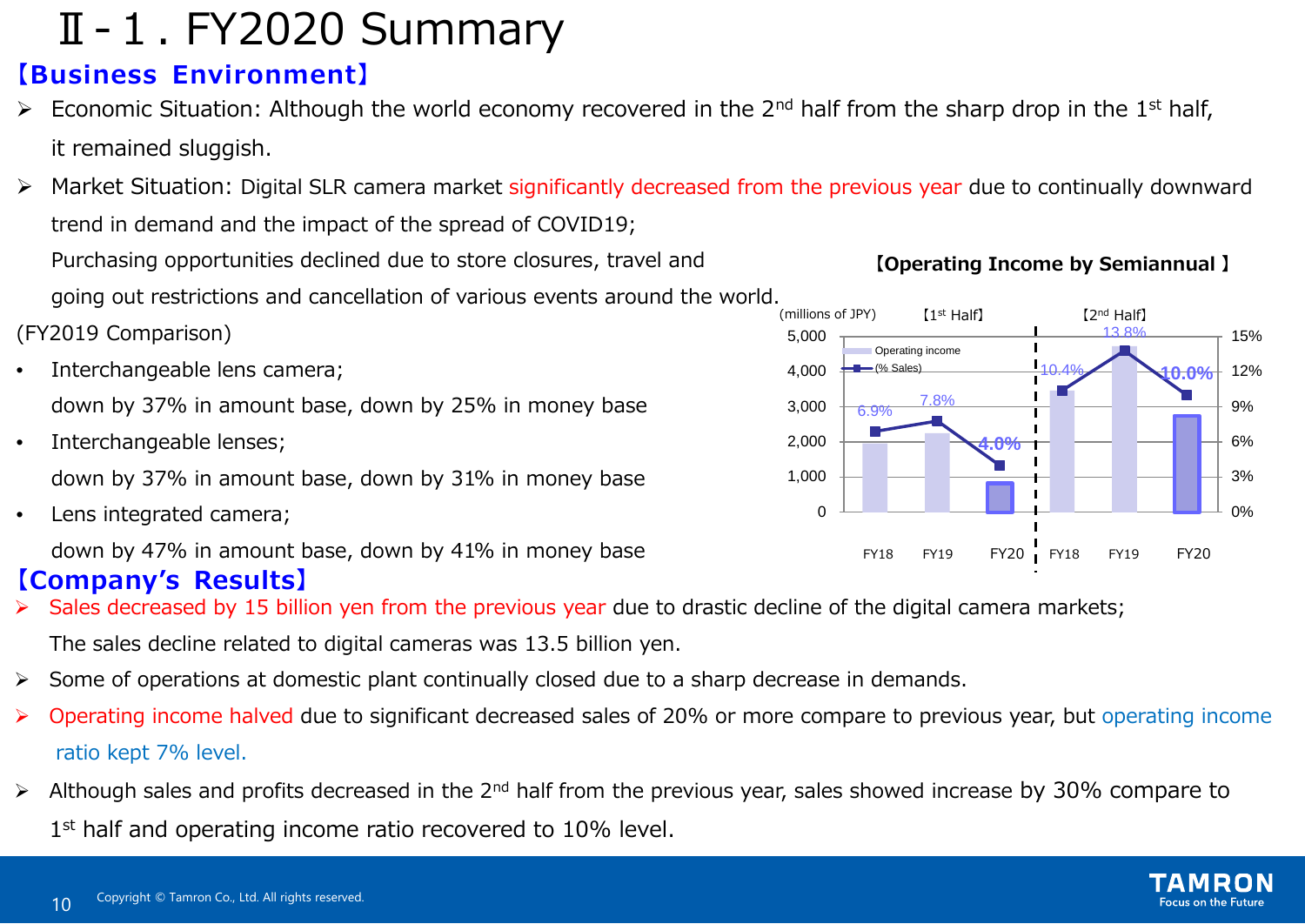# II-2. FY2020 Financial Results

- $\triangleright$  Although the sales did not achieve the forecast, the profits (both operating income and ordinary income) achieved two-digit-increase compare to the forecast.
- Implemented personnel optimization at domestic plant (voluntary retirement recruitment). ⇒Net income decreased due to extraordinary loss. (released on 16th, Dec.)

(millions of JPY)

|                                   | <b>Actual</b><br><b>FY19</b> | <b>Revised</b><br><b>Forecast</b><br>FY20(20/8/4) | <b>Actual</b><br><b>FY20</b> | Inc / Dec |                 | Inc / Dec |            |
|-----------------------------------|------------------------------|---------------------------------------------------|------------------------------|-----------|-----------------|-----------|------------|
|                                   | (a)                          | (b)                                               | (c)                          | $(c)-(a)$ | $\%$            | $(c)-(b)$ | $\%$       |
| <b>Net Sales</b>                  | 63,285                       | 55,000                                            | 48,375                       | (14, 910) | $(23.6)\%$      | (1,624)   | (3.2)%     |
| <b>Gross profit</b>               | 24,229                       |                                                   | 18,370                       | (5,859)   | $(24.2)\%$      |           |            |
| (% Sales)                         | 38.3%                        |                                                   | 38.0%                        | (0.3)%    |                 |           |            |
| <b>Operating</b><br><b>Income</b> | 6,982                        | 2,800                                             | 3,575                        | (3,407)   | $(48.8)\%$      | 775       | 27.7%      |
| (% Sales)                         | 11.0%                        | 5.6%                                              | 7.4%                         | $(3.6)\%$ | —               | 1.8%      |            |
| <b>Ordinary</b><br>Income         | 7,403                        | 3,100                                             | 3,750                        | (3,652)   | $(49.3)\%$      | $+650$    | 21.0%      |
| (% Sales)                         | 11.7%                        | 6.2%                                              | 7.8%                         | (3.9)%    | $\qquad \qquad$ | $+1.6%$   |            |
| <b>Net Income</b>                 | 5,330                        | 2,220                                             | 1,958                        | (3, 371)  | $(63.3)\%$      | (261)     | $(11.8)\%$ |
| (% Sales)                         | 8.4%                         | 4.4%                                              | 4.0%                         | (4.4)%    |                 | (0.4)%    |            |
| $JPY - 1$ USD                     | 109.04                       | 107.60                                            | 106.77                       | (2.27)    |                 | (0.83)    |            |
| JPY - 1 Euro                      | 122.06                       | 119.70                                            | 121.92                       | (0.14)    |                 | 2.22      |            |

Impact of foreign exchange compare to previous year; sales -¥730 million, operating income -¥66 million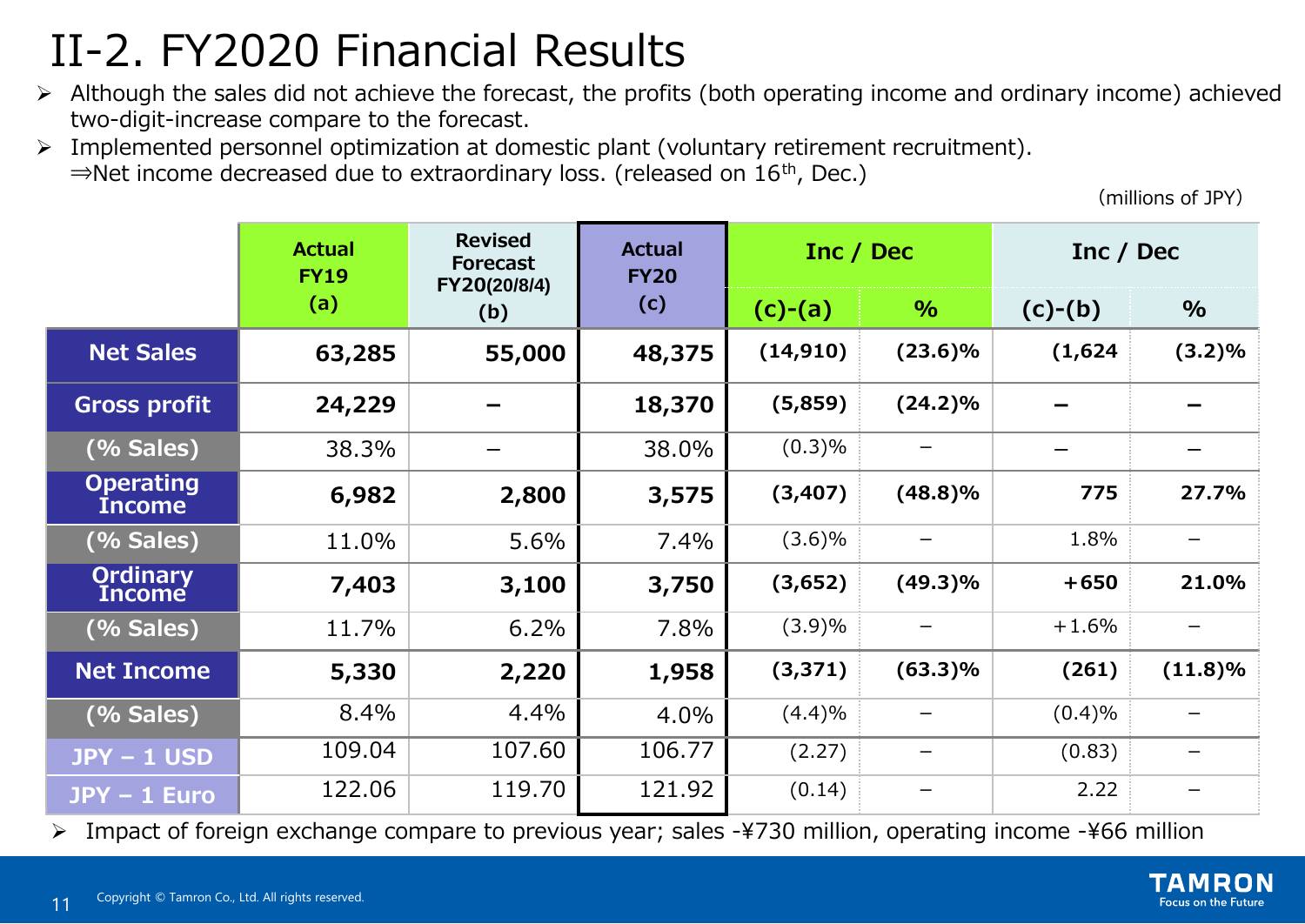# II-3. FY2020 Performance Variation Factors

(Millions of JPY)



| Advertising and Sales Promotion Expenses | (490) M JPY   | (36)% |
|------------------------------------------|---------------|-------|
| <b>Travel Expenses</b>                   | $(270)$ M JPY | (70)% |
| Research & Development Expenses          | (560) M JPY   | (11)% |

※FY20 Comparison

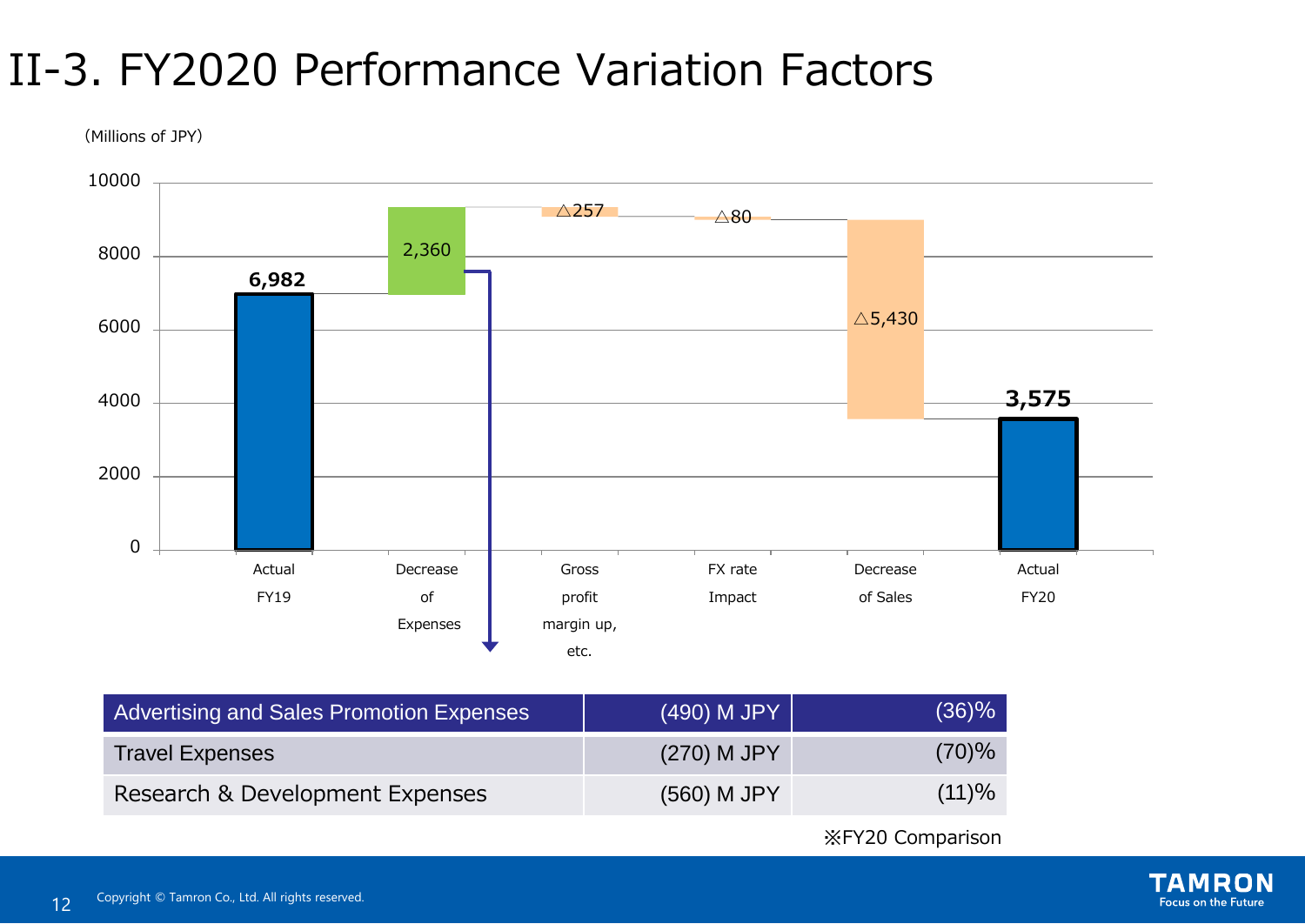# II-4. FY2020 Results by Segment 1) Photographic Products

(millions of JPY)

|                                   | <b>Actual</b><br><b>FY19</b> | <b>Revised</b><br><b>Forecast</b><br>FY20(20/8/4) | <b>Actual</b><br><b>FY20</b> | Inc / Dec |                          | <b>FX Impact</b><br><b>vs. FY19</b> | Inc / Dec |           |
|-----------------------------------|------------------------------|---------------------------------------------------|------------------------------|-----------|--------------------------|-------------------------------------|-----------|-----------|
|                                   | (a)                          | (b)                                               | (c)                          | $(c)-(a)$ | $\%$                     |                                     | $(c)-(b)$ | $\%$      |
| <b>Net Sales</b>                  | 46,175                       | 34,200                                            | 33,569                       | (12, 605) | $(27.3)\%$               | (490)                               | (630)     | $(1.8)\%$ |
| <b>Operating</b><br><b>Income</b> | 8,635                        | 4,700                                             | 5,320                        | (3, 315)  | (38.4)%                  | (90)                                | 620       | 13.2%     |
| (% Sales)                         | 18.7%                        | 13.7%                                             | 15.8%                        | (2.9)%    | $\overline{\phantom{m}}$ | $\overline{\phantom{m}}$            | 2.1%      |           |

With the newly launched mirrorless models, total sales of the own-brand stopped decline less than the market decline.

Although sales decreased by 30% from the previous year, operating income ratio kept 15% level.

 Sales did not achieve the forecast, but **the operating income achieved the forecast** due to the higher gross profit margin, together with the lower SGA expenses.





ł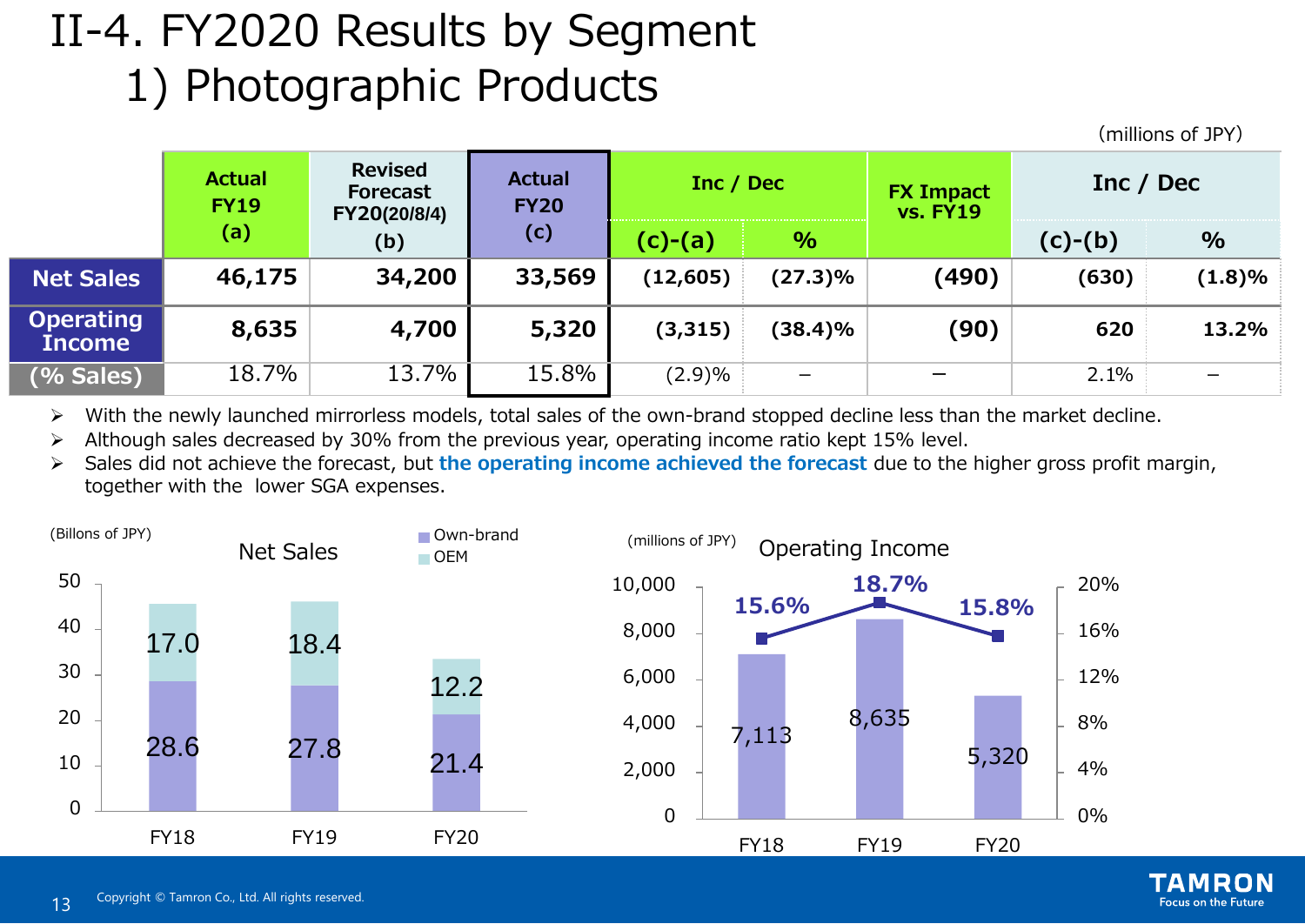## Photographic Products - New Models

|                   | Category                     | Launched in 2018                                                                                                                                                                       | <b>Launched in 2019</b>                                                                                                    | <b>Launched in 2020</b>                                                                                                       |
|-------------------|------------------------------|----------------------------------------------------------------------------------------------------------------------------------------------------------------------------------------|----------------------------------------------------------------------------------------------------------------------------|-------------------------------------------------------------------------------------------------------------------------------|
|                   | <b>Fixed</b><br><b>Focal</b> |                                                                                                                                                                                        | <b>Launched</b><br><b>Launched</b><br>in Dec.<br>in Dec.<br>24mm F/2.8<br>35mm F/2.8<br>OSD M1:2 (F051)<br>OSD M1:2 (F053) | Launched<br>in Jan.<br>20mm F/2.8<br>OSD M1:2 (F050)                                                                          |
|                   | Wide-<br>angle<br>Zoom       |                                                                                                                                                                                        | Launched<br>in Jul.<br>17-28mm F/2.8 RXD (A046)                                                                            |                                                                                                                               |
| <b>Mirrorless</b> | <b>Standard</b><br>Zoom      | <b>Launched</b><br>in May.<br>28-75mm F/2.8 RXD (A036)                                                                                                                                 |                                                                                                                            |                                                                                                                               |
|                   | <b>Telephoto</b><br>Zoom     |                                                                                                                                                                                        |                                                                                                                            | <b>Launched</b><br><b>Launched</b><br>in Oct.<br>in May.<br>70-180mm F/2.8<br>70-300mm F/4.5-<br>VXD (A056)<br>6.3 RXD (A047) |
|                   | All-in-one<br>Zoom           |                                                                                                                                                                                        |                                                                                                                            | <b>Launched</b><br>in Jun.<br>28-200mm F/2.8-5.6 RXD (A071)                                                                   |
|                   | <b>DSLR</b>                  | <b>Launched</b><br>in Apr.<br>70-210mm F/4 VC USD (A034)<br>Launched<br>Launched<br>in Sep.<br>in Sep.<br>17-35mm<br>SP 15-30mm F/2.8<br>F/2.8-4 OSD (A037)<br><b>VC USD G2 (A041)</b> | <b>Launched</b><br>in May.<br>35-150mm F/2.8-4 VC OSD (A043)<br><b>Launched</b><br>in Jun.<br>SP 35mm F/1.4 USD (F045)     |                                                                                                                               |

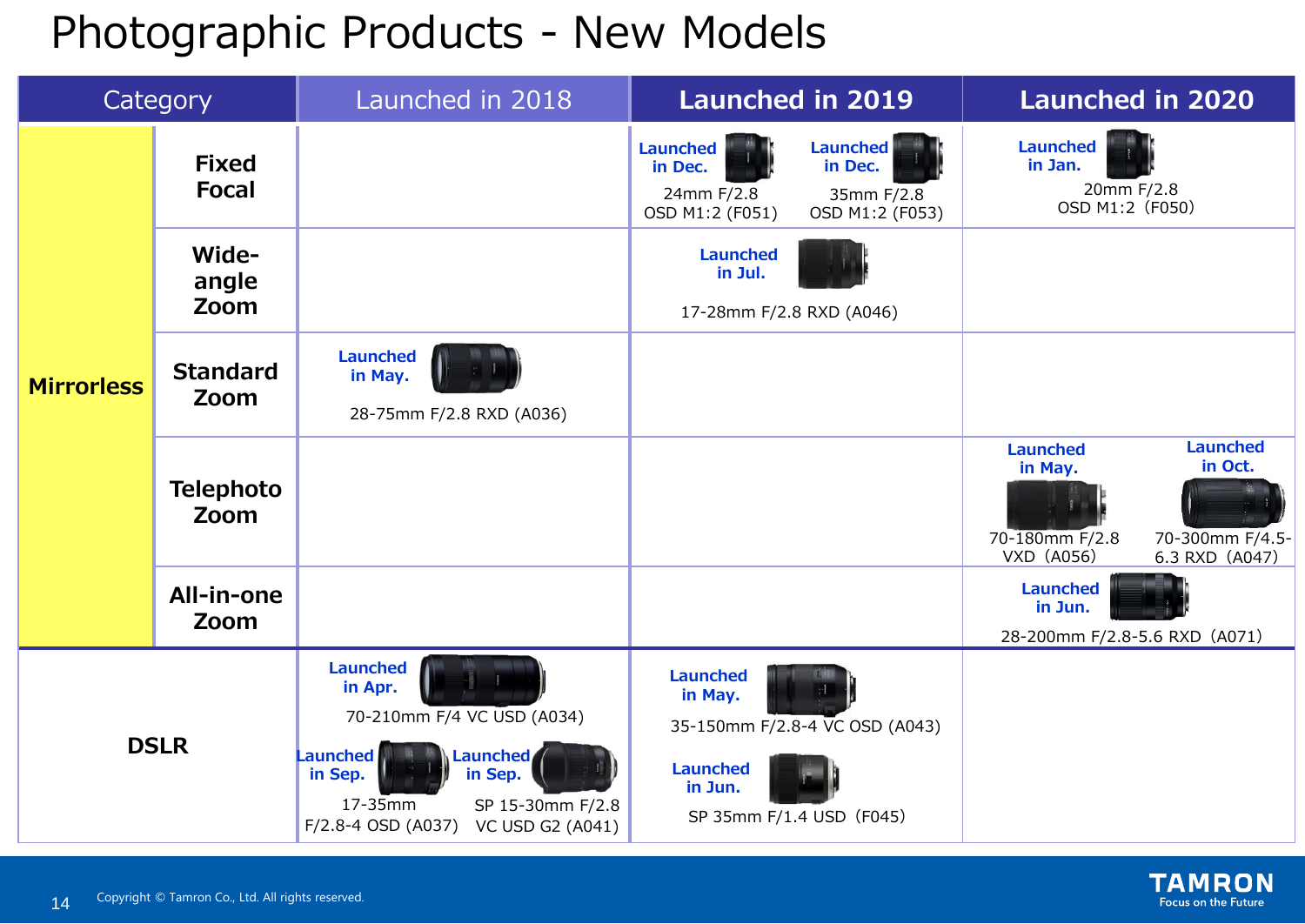# II-4. FY2020 Results by Segment 2) Optical Components

|                                   | <b>Actual</b><br><b>FY19</b> | <b>Revised</b><br><b>Forecast</b><br>FY20(20/8/4) | <b>Actual</b><br><b>FY20</b> | Inc / Dec  |                          | <b>FX Impact</b><br><b>vs. FY19</b> | Inc / Dec | $\left\langle \right $ Thinning to the set |
|-----------------------------------|------------------------------|---------------------------------------------------|------------------------------|------------|--------------------------|-------------------------------------|-----------|--------------------------------------------|
|                                   | (a)                          | (b)                                               | (c)                          | $(c)-(a)$  | $\sqrt{6}$               |                                     | $(c)-(b)$ | $\%$                                       |
| <b>Net Sales</b>                  | 2,739                        | 1,300                                             | 1,406                        | (1, 332)   | $(48.6)\%$               | (30)                                | 106       | 8.2%                                       |
| <b>Operating</b><br><b>Income</b> | 137                          | (100)                                             | (82)                         | (219)      | $\overline{\phantom{a}}$ |                                     | 17        | $\overline{\phantom{0}}$                   |
| (% Sales)                         | 5.0%                         | (7.7)%                                            | (5.9)%                       | $(10.9)\%$ | $\overline{\phantom{m}}$ |                                     | 1.8%      |                                            |

> The sales of DSC/VC Lenses decreased due to the significant shrink of the digital camera markets

- $\triangleright$  The sales of the Drone Products decreased because of the decline of orders.
- $\triangleright$  The operating income decreased into the red due to the sales halved.





(millions of JPY)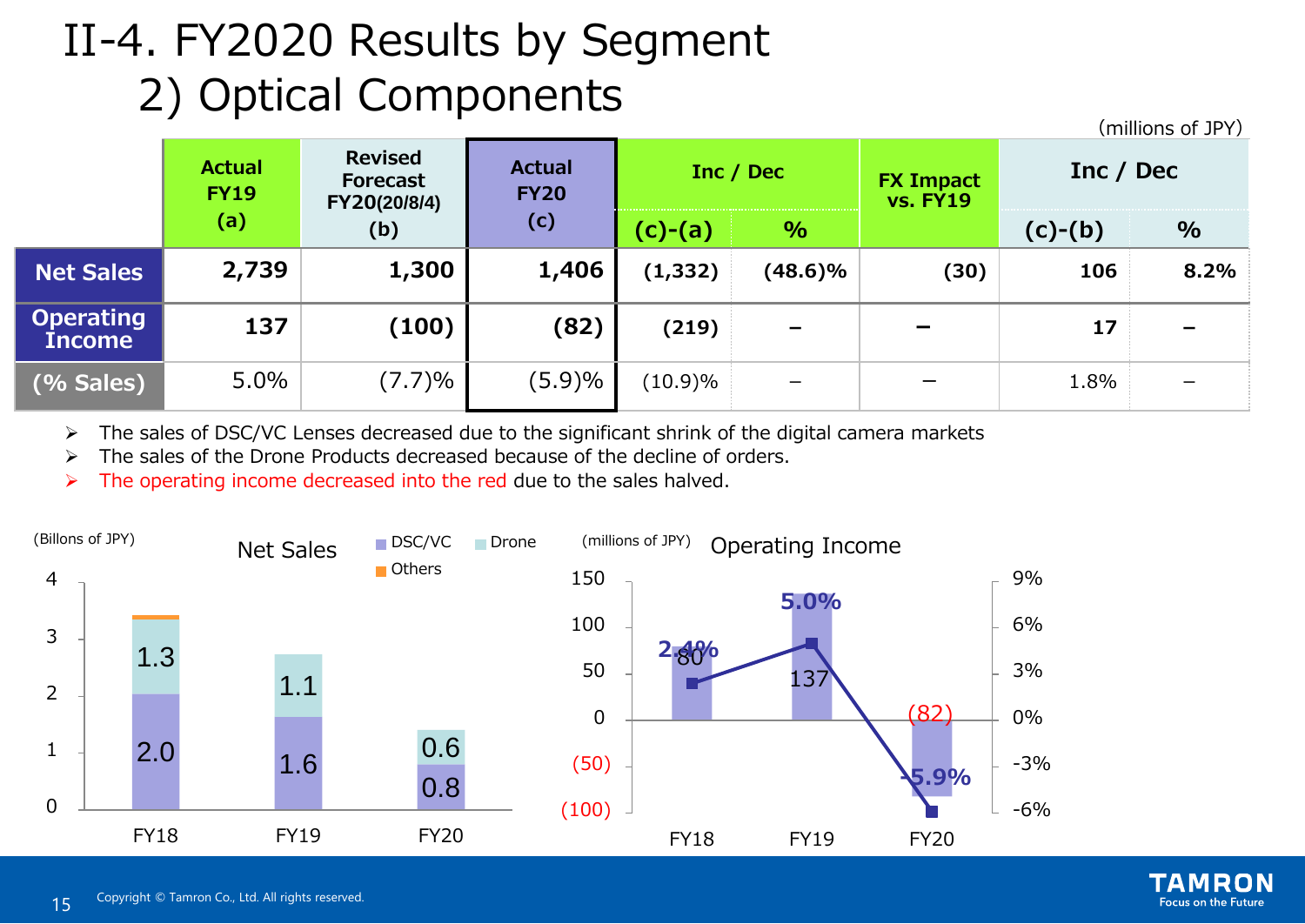# II-4. FY2020 Results by Segment

3) Commercial / Industrial-Use Optics (millions of JPY)

|                                   | <b>Actual</b><br><b>FY19</b> | <b>Revised</b><br><b>Forecast</b><br>FY20(20/8/4) | <b>Actual</b><br><b>FY20</b> | Inc / Dec |                 | <b>FX Impact</b><br><b>vs. FY19</b> |           | Inc / Dec |
|-----------------------------------|------------------------------|---------------------------------------------------|------------------------------|-----------|-----------------|-------------------------------------|-----------|-----------|
|                                   | (a)                          | (b)                                               | (c)                          | (c)-(a)   | $\%$            |                                     | $(c)-(b)$ | $\%$      |
| <b>Net Sales</b>                  | 14,370                       | 14,500                                            | 13,398                       | (972)     | (6.8)%          | (210)                               | (1, 101)  | (7.6)%    |
| <b>Operating</b><br><b>Income</b> | 994                          | 900                                               | 1,019                        | 25        | 2.5%            | 10                                  | 119       | 13.3%     |
| (% Sales)                         | 6.9%                         | 6.2%                                              | 7.6%                         | 0.7%      | $\qquad \qquad$ |                                     | 1.4%      |           |

▶ With the strong sales of sensing lens, the total sales of Automotive Lenses achieved two-digit-increase from the previous year.

 Although the sales of the Surveillance/FA lenses decreased due to the delay of product development and suppression of investment, the 2nd half sales in Chinese market increased by 40% compare to the previous year.

 With the lower SGA expenses, cost reductions, and strong sales of Automotive Sensing lenses, the profits increased despite of decline in total sales of the segment.



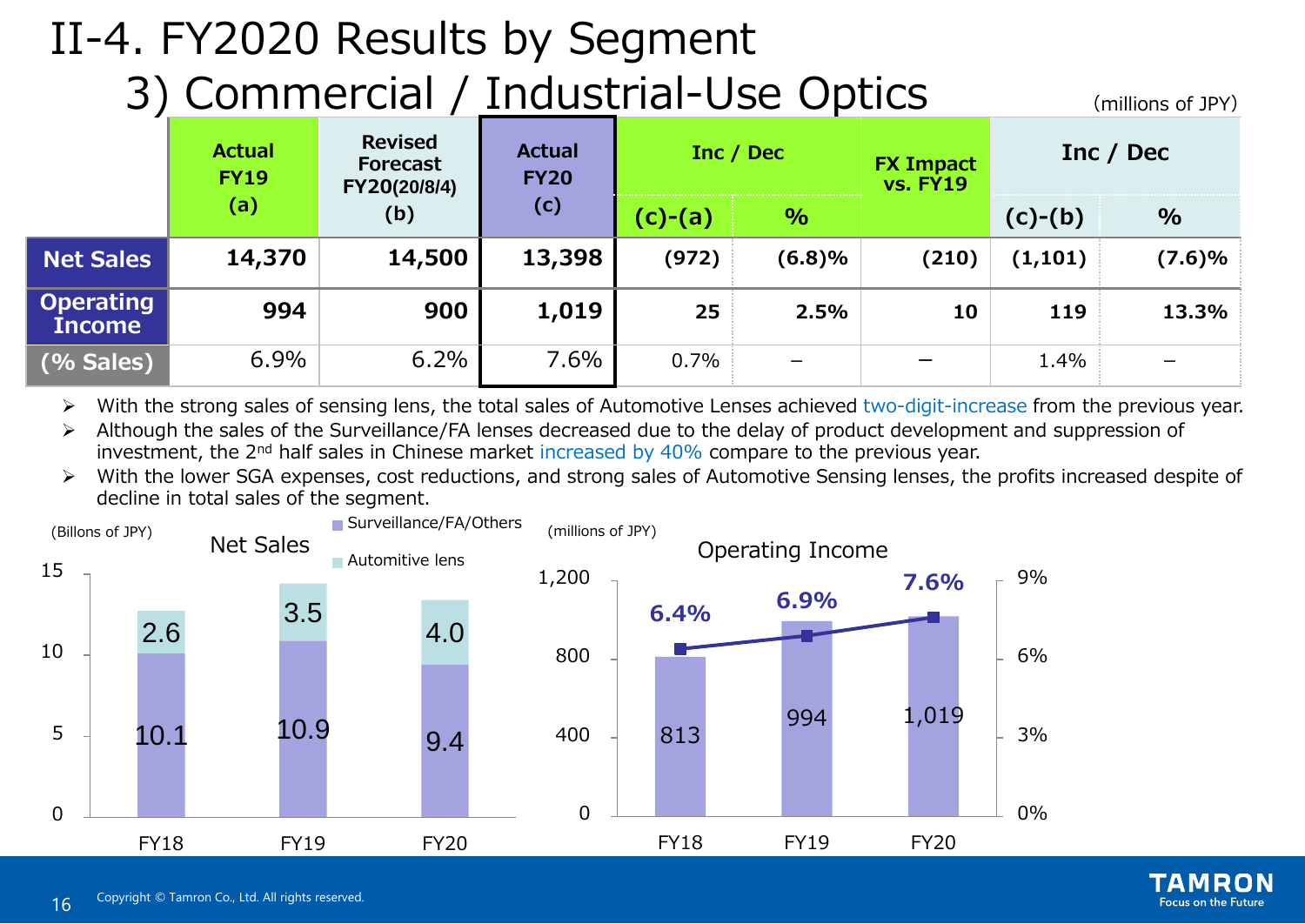# **Ⅲ. FY2021 Forecast**

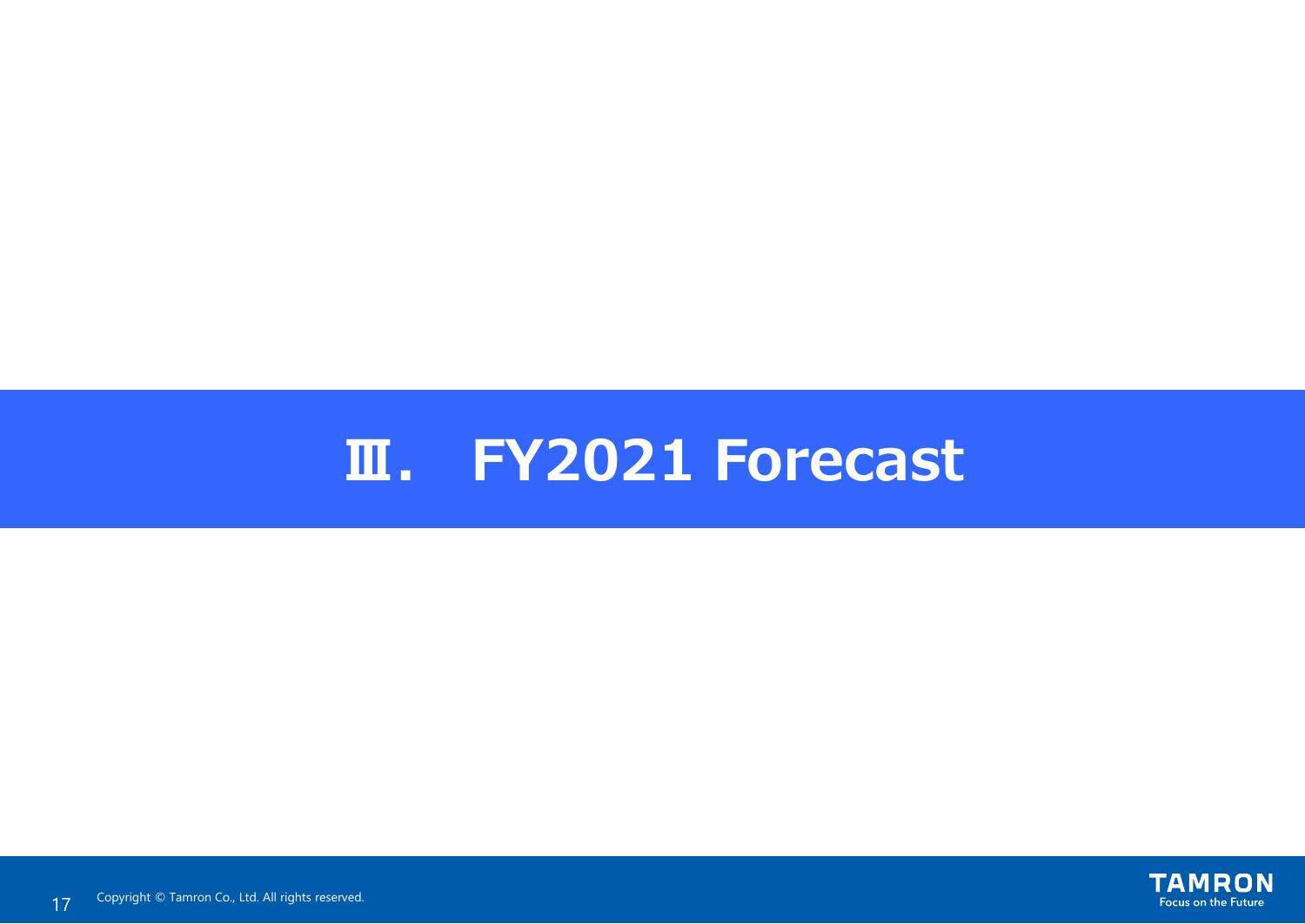# Ⅲ-1. FY2021 Financial Forecast

【Economic & Market Situation】

- ・Assumption of economic situation: will recover slowly but remain uncertainty.
- ・Assumption of interchangeable lens cameras and interchangeable lenses market: will recover as a reaction of fall in FY20.

・Assumption of Surveillance lenses and Automotive lenses market : will show high-growth as used to. 【Company's Forecast】

- ・ The core business of Photographic products is expected to increase profits.
- ・ The second core of Surveillance lens business is expected to significant growth and will achieve the highest sales ever. Net Sales

⇒Two-digit-increase in Sales and Profits

|                                   |                              |                                |           | (millions of JPY) |
|-----------------------------------|------------------------------|--------------------------------|-----------|-------------------|
|                                   | <b>Actual</b><br><b>FY20</b> | <b>Forecast</b><br><b>FY21</b> |           | Inc / Dec         |
|                                   | (a)                          | (b)                            | $(b)-(a)$ | $\%$              |
| <b>Net Sales</b>                  | 48,375                       | 54,000                         | 5,624     | 11.6%             |
| <b>Operating</b><br><b>Income</b> | 3,575                        | 4,400                          | 824       | 23.1%             |
| (% Sales)                         | 7.4%                         | 8.1%                           | 0.7%      |                   |
| Ordinary<br>Income                | 3,750                        | 4,400                          | 649       | 17.3%             |
| (% Sales)                         | 7.8%                         | 8.1%                           | 0.3%      |                   |
| <b>Net Income</b>                 | 1,958                        | 2,900                          | 941       | 48.1%             |
| (% Sales)                         | 4.0%                         | 5.4%                           | 1.4%      |                   |
| <b>JPY-1 USD</b>                  | 106.77                       | 105.00                         | (1.77)    |                   |
| $JPY - 1$ Euro                    | 121.92                       | 123.00                         | 1.08      |                   |



 $\blacksquare$  1st H

Focus on the Future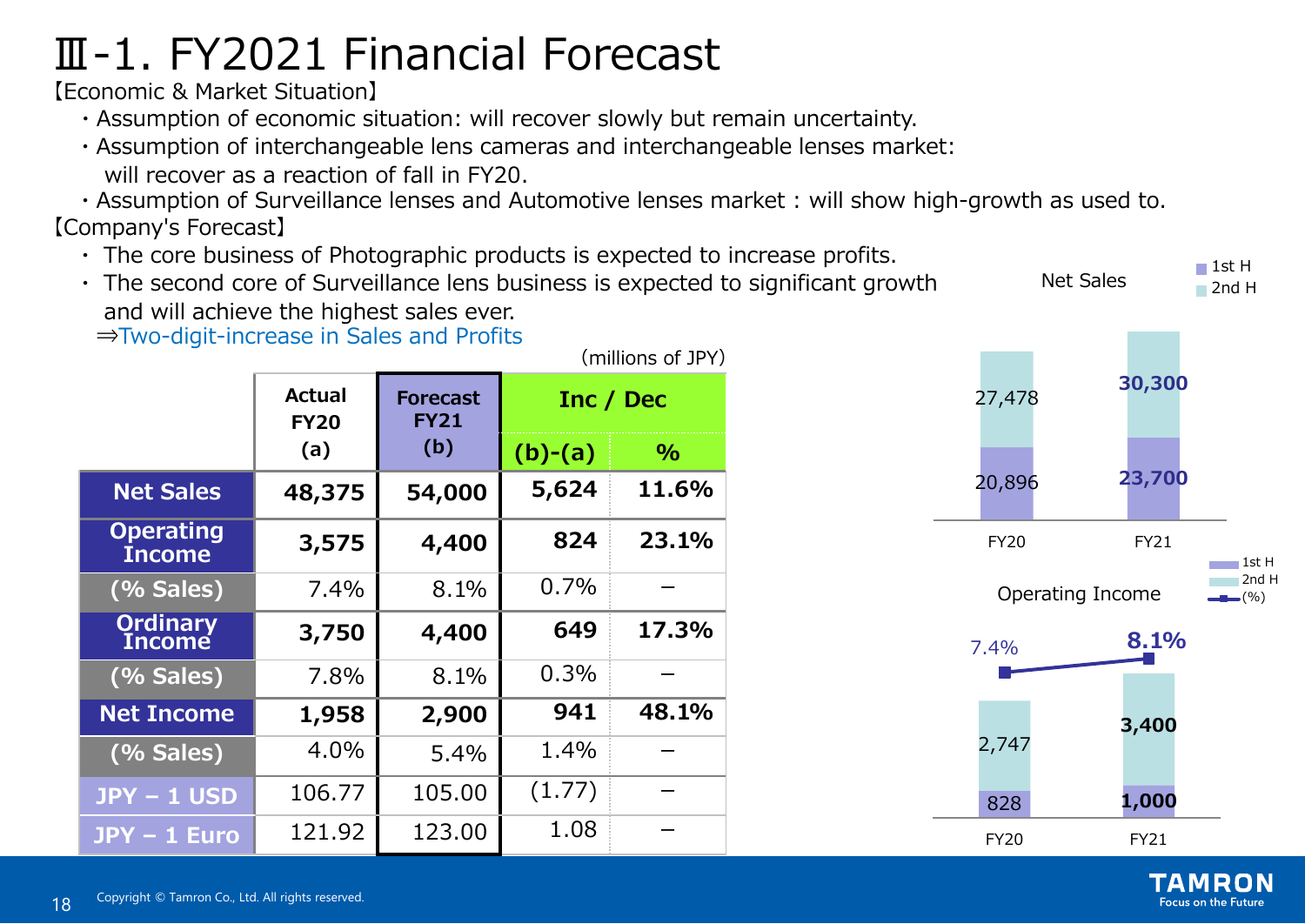### Ⅲ-2. FY2021 Forecast by Segment 1) Photographic Products (millions of JPY)

|                                   | Actual<br><b>FY20</b> | <b>Forecast</b><br><b>FY21</b> | Inc / Dec |               |
|-----------------------------------|-----------------------|--------------------------------|-----------|---------------|
|                                   | (a)                   | (b)                            | $(b)-(a)$ | $\frac{0}{0}$ |
| <b>Net Sales</b>                  | 33,569                | 37,000                         | 3,430     | 10.2%         |
| <b>Operating</b><br><b>Income</b> | 5,320                 | 5,700                          | 379       | 7.1%          |
| (% Sales)                         | 15.8%                 | 15.4%                          | (0.4)%    |               |

- The sales and profits are expected to increase for both own-brand models and OEM models as a reaction to FY20, which affected by COVID 19.
- With newly launched 5 mirrorless models, the composition of mirrorless models is expected to be about 80% in own-brand models.



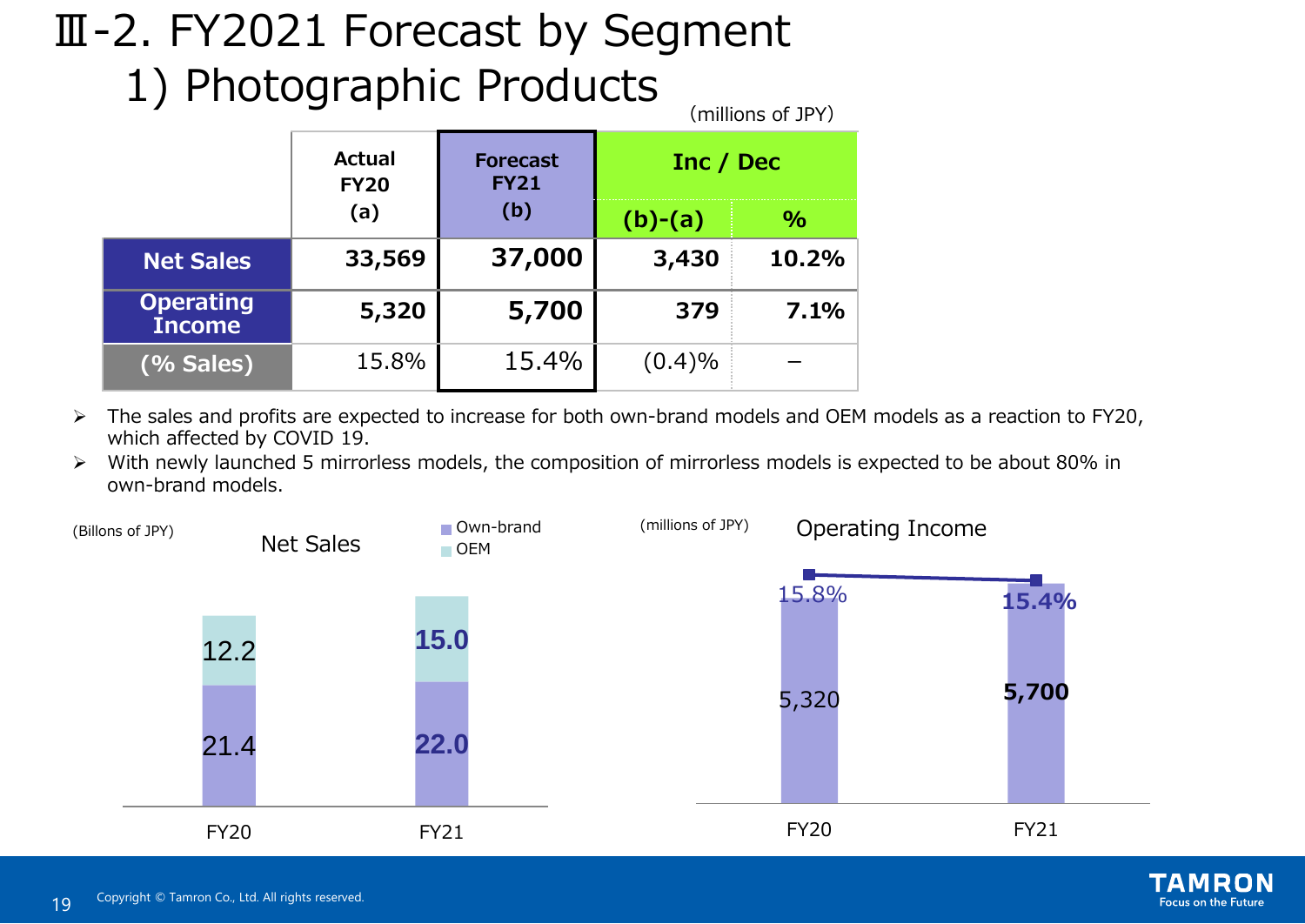# Ⅲ-2. FY2021 Forecast by Segment 2) Surveillance & FA Lenses

|                                   |                       |                                |           | (millions of JPY) |
|-----------------------------------|-----------------------|--------------------------------|-----------|-------------------|
|                                   | Actual<br><b>FY20</b> | <b>Forecast</b><br><b>FY21</b> | Inc / Dec |                   |
|                                   | (a)                   | (b)                            | $(b)-(a)$ | $\%$              |
| <b>Net Sales</b>                  | 9,100                 | 11,500                         | 2,399     | 26.4%             |
| <b>Operating</b><br><b>Income</b> | 530                   | 900                            | 369       | 69.5%             |
| (% Sales)                         | 5.8%                  | 7.8%                           | 2.0%      |                   |

 Sales in Chinese market **is expected to double** and show high growth in the other market. ⇒**Aim to the highest sales ever** 

With the significant increase in sales, profits **is expected to increase by 70%** from the previous year.



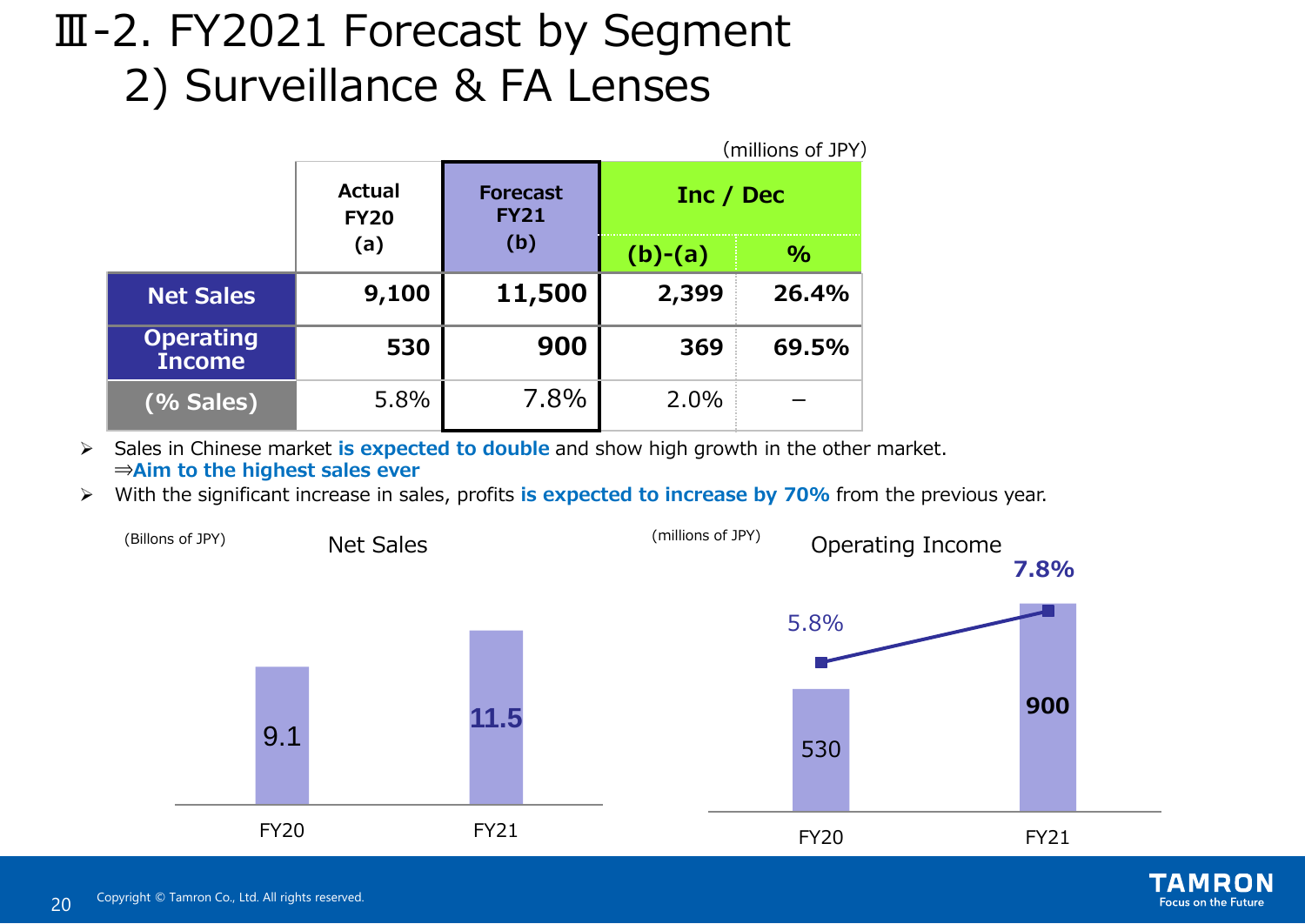## Ⅲ**-**2. FY2021 Forecast by Segment 3) Mobility & Healthcare Products, Others

| ,                                 | <b>Actual</b><br><b>FY20</b> | <b>Forecast</b><br><b>FY21</b> | Inc / Dec |            | (millions of JPY) |
|-----------------------------------|------------------------------|--------------------------------|-----------|------------|-------------------|
|                                   | (a)                          | (b)                            | $(b)-(a)$ | $\%$       |                   |
| <b>Net Sales</b>                  | 5,705                        | 5,500                          | (205)     | $(3.6)\%$  |                   |
| <b>Operating</b><br><b>Income</b> | 405                          | 300                            | (105)     | $(26.1)\%$ |                   |
| (% Sales)                         | 7.1%                         | 5.5%                           | $(1.6)\%$ |            |                   |

- Although Automotive Lens sales continue to increase, the total sales of the segment expected to decline due to large decline of DSC/VC lenses and Drone lenses sales.
- $\triangleright$  For Medical Devices business, while aiming for steady growth of existing business, strengthen investment and enhance product development to acquire new business.



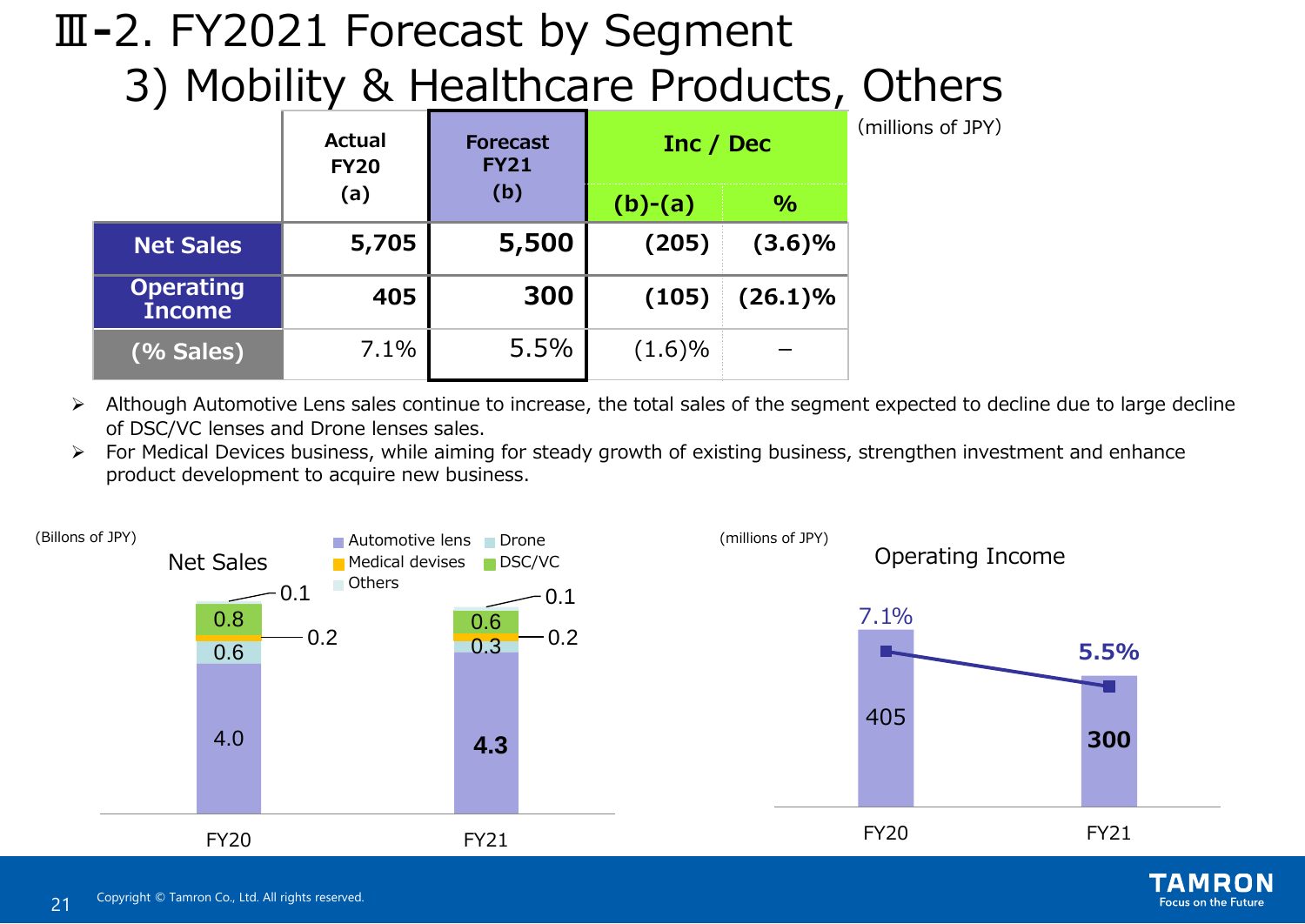# Ⅲ-3. Activities for ESG / Prosses to increase corporate value



**future with light We will move and reassure people around the world and never stop challenging the possibilities of** 

> TAMRON **Focus on the Future**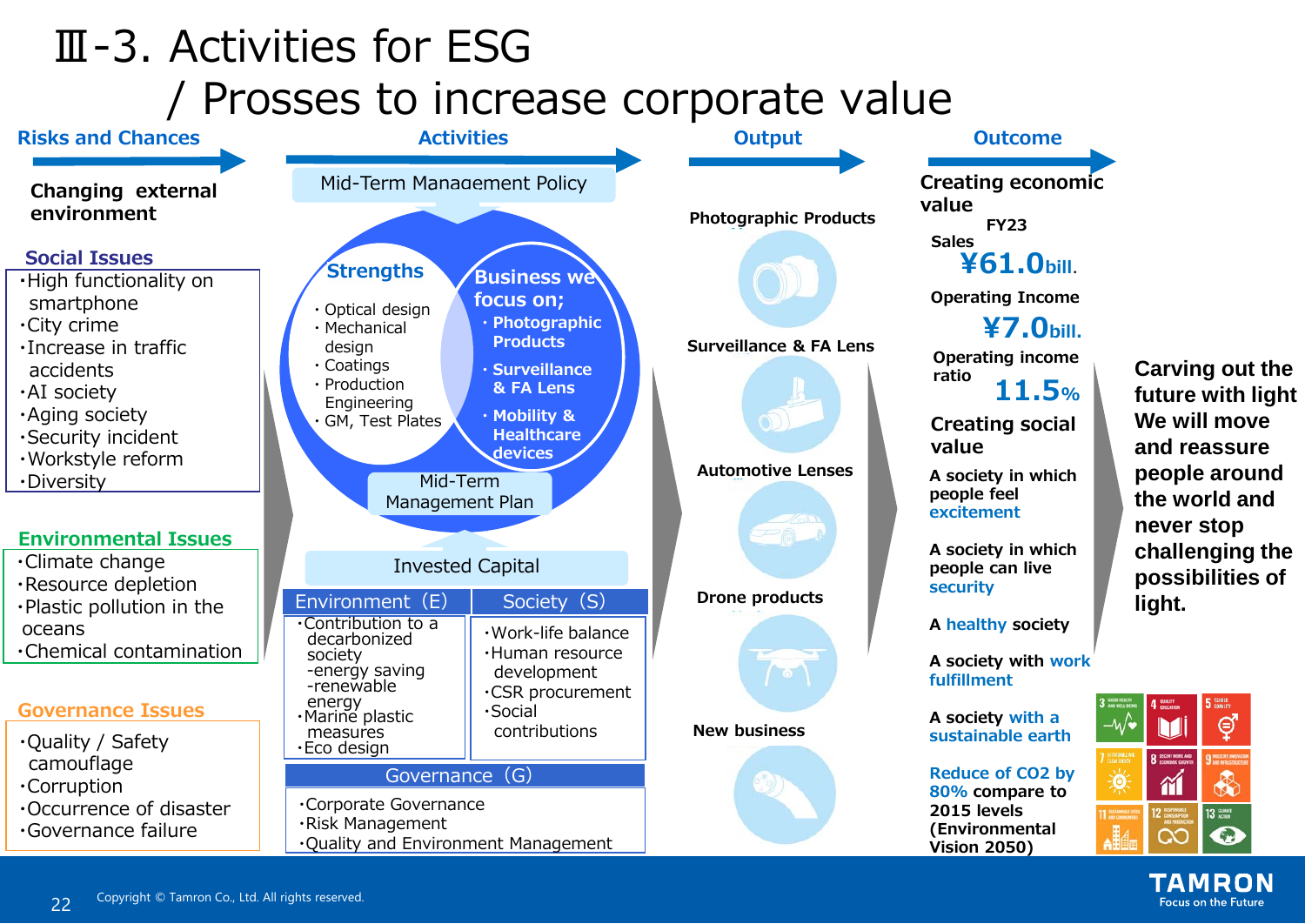# **N. Reference Data**

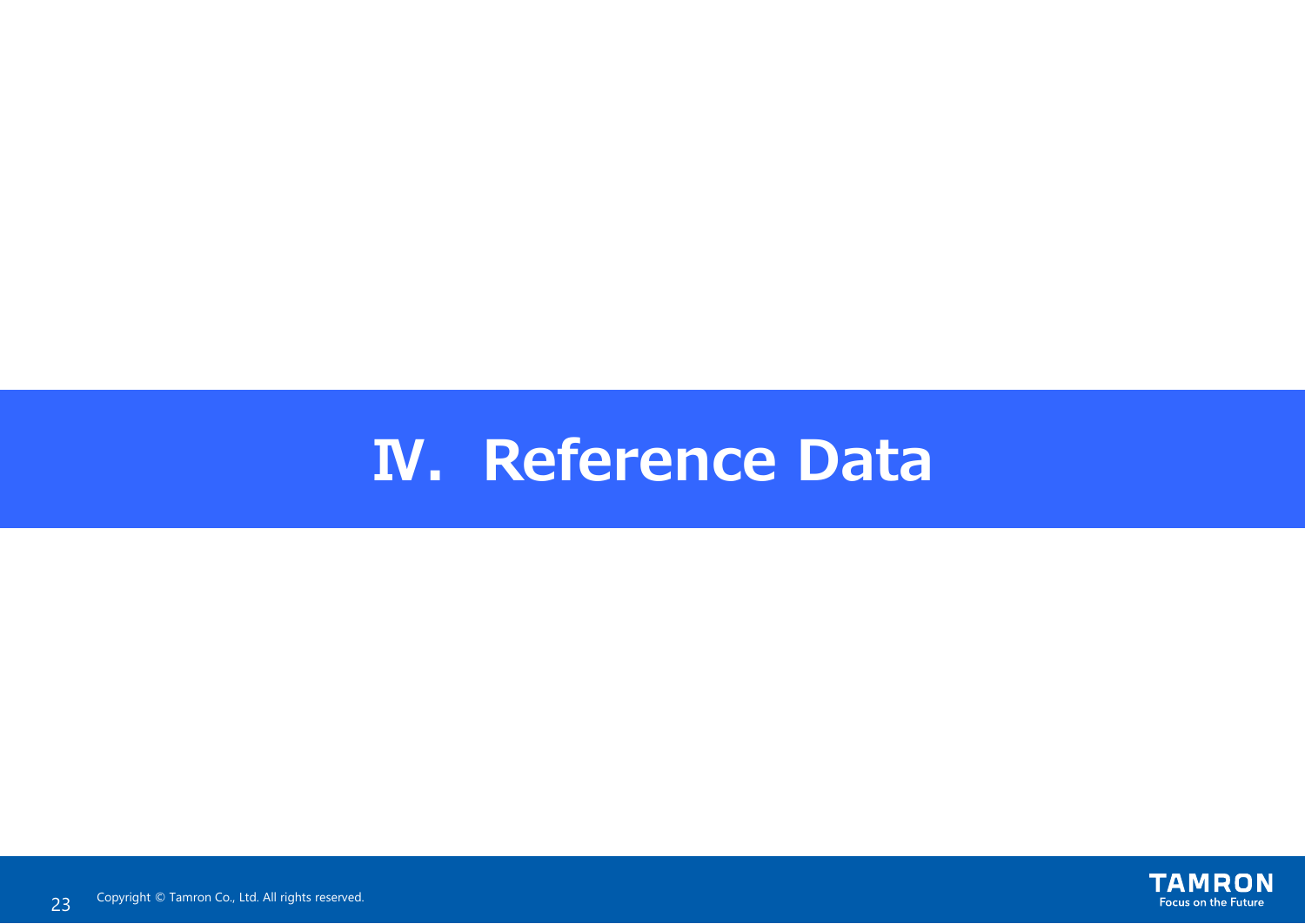# Ⅳ-1. Financial Summary

|                                                     |                        |                        | (millions of JPY)          |
|-----------------------------------------------------|------------------------|------------------------|----------------------------|
|                                                     | Dec 31,<br>2019<br>(a) | Dec 31,<br>2020<br>(b) | <b>Change</b><br>$(b)-(a)$ |
| Cash & Deposits                                     | 28,384                 | 21,417                 | (6, 967)                   |
| <b>Notes &amp; Accounts</b><br>Receivable           | 12,907                 | 10,318                 | (2,588)                    |
| <b>Inventories</b>                                  | 9,388                  | 8,604                  | (784)                      |
| <b>Other Current</b><br><b>Assets</b>               | 982                    | 1,130                  | 147                        |
| <b>Non-Current Assets</b>                           | 17,634                 | 16,719                 | (915)                      |
| <b>Total Assets</b>                                 | 69,297                 | 58,190                 | (11, 107)                  |
| <b>Total Current</b><br>Liabilities                 | 12,299                 | 10,198                 | (2, 101)                   |
| <b>Total Non-Current</b><br>Liabilities             | 2,458                  | 2,214                  | (244)                      |
| <b>Total Net Assets</b>                             | 54,539                 | 45,778                 | (8,761)                    |
| <b>Total Liabilities &amp; Net</b><br><b>Assets</b> | 69,297                 | 58,190                 | (11, 107)                  |
| Ratio of Net Assets                                 | 78.7%                  | 78.7%                  |                            |





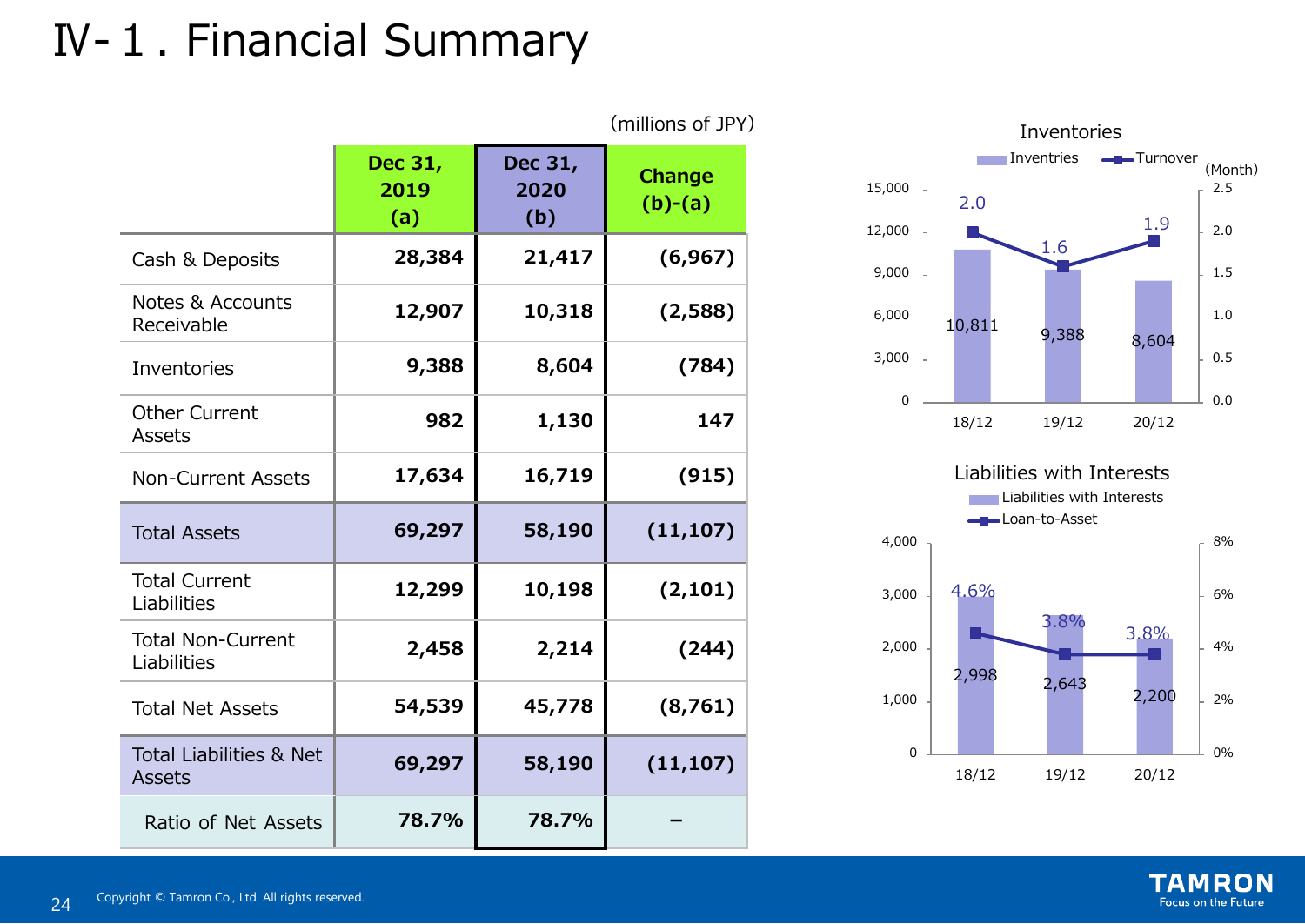# Ⅳ-2. Capital Investment, Depreciation, & Research & Development Expenses



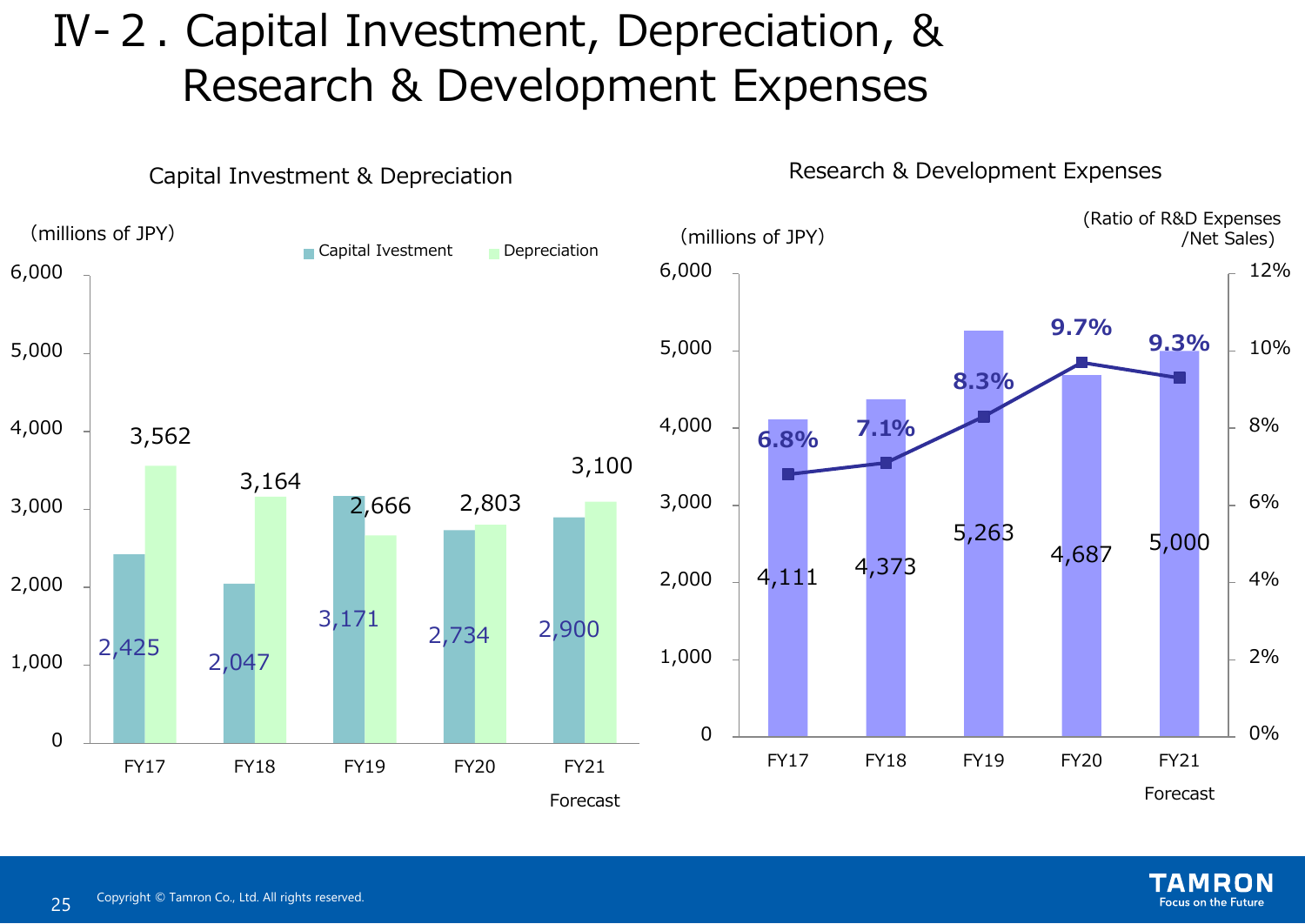## Ⅳ-3. Cash Flow Situation



|                                              | <b>FY19</b> | <b>FY20</b> |
|----------------------------------------------|-------------|-------------|
| <b>Cash Flow from Operating Activities</b>   | 10,925      | 7,554       |
| <b>Cash Flow from Investing Activities</b>   | (2, 863)    | (12, 334)   |
| <b>Free Cash flow</b>                        | 8,062       | (4,780)     |
| <b>Cash Flow from Financing Activities</b>   | (1, 923)    | (2, 112)    |
| Cash & Cash Equivalents at the End of Period | 10,925      | 21,417      |

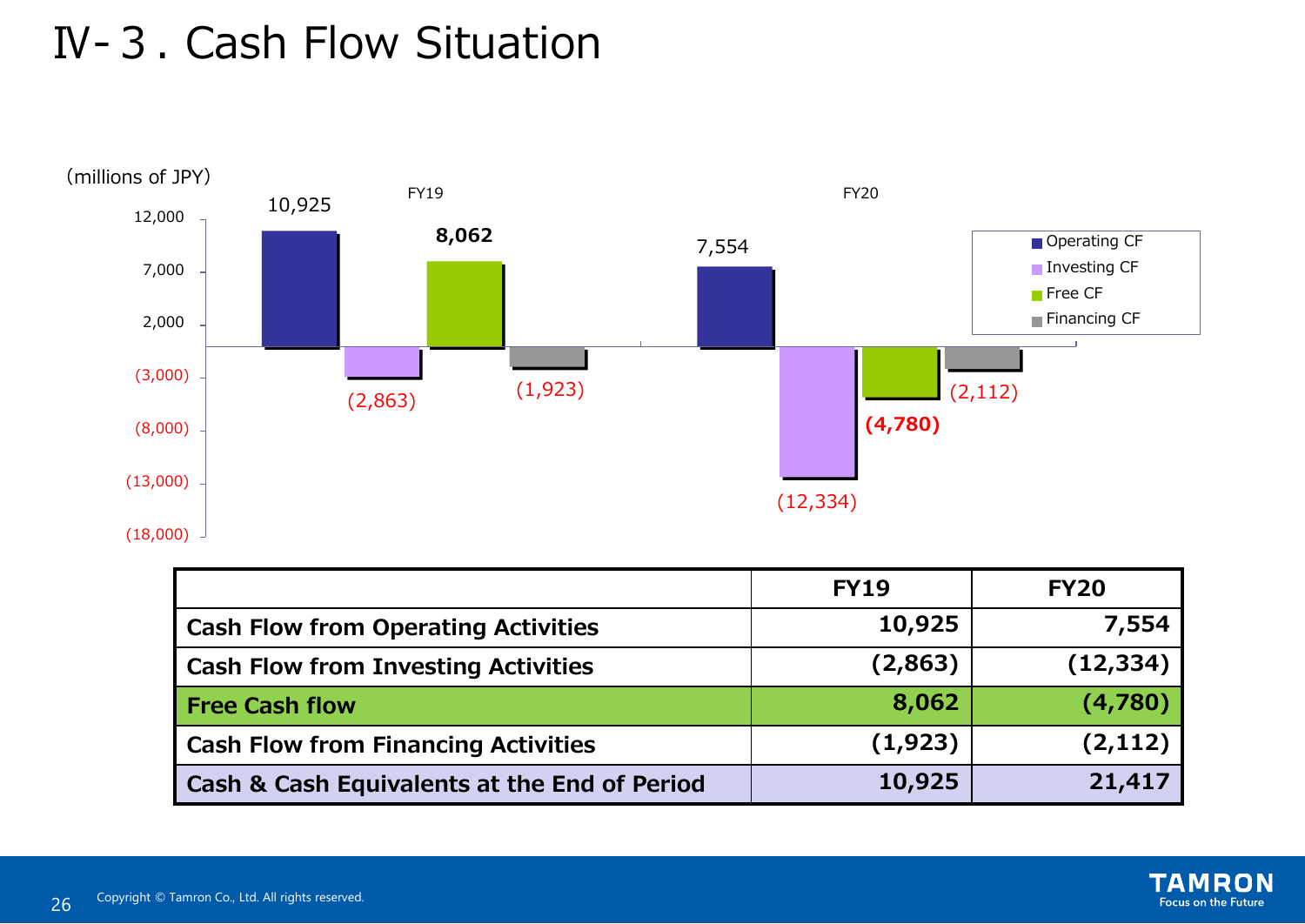# Ⅳ-4. Cash Dividends Outlook & Key Performance Indicators



**Focus on the Future**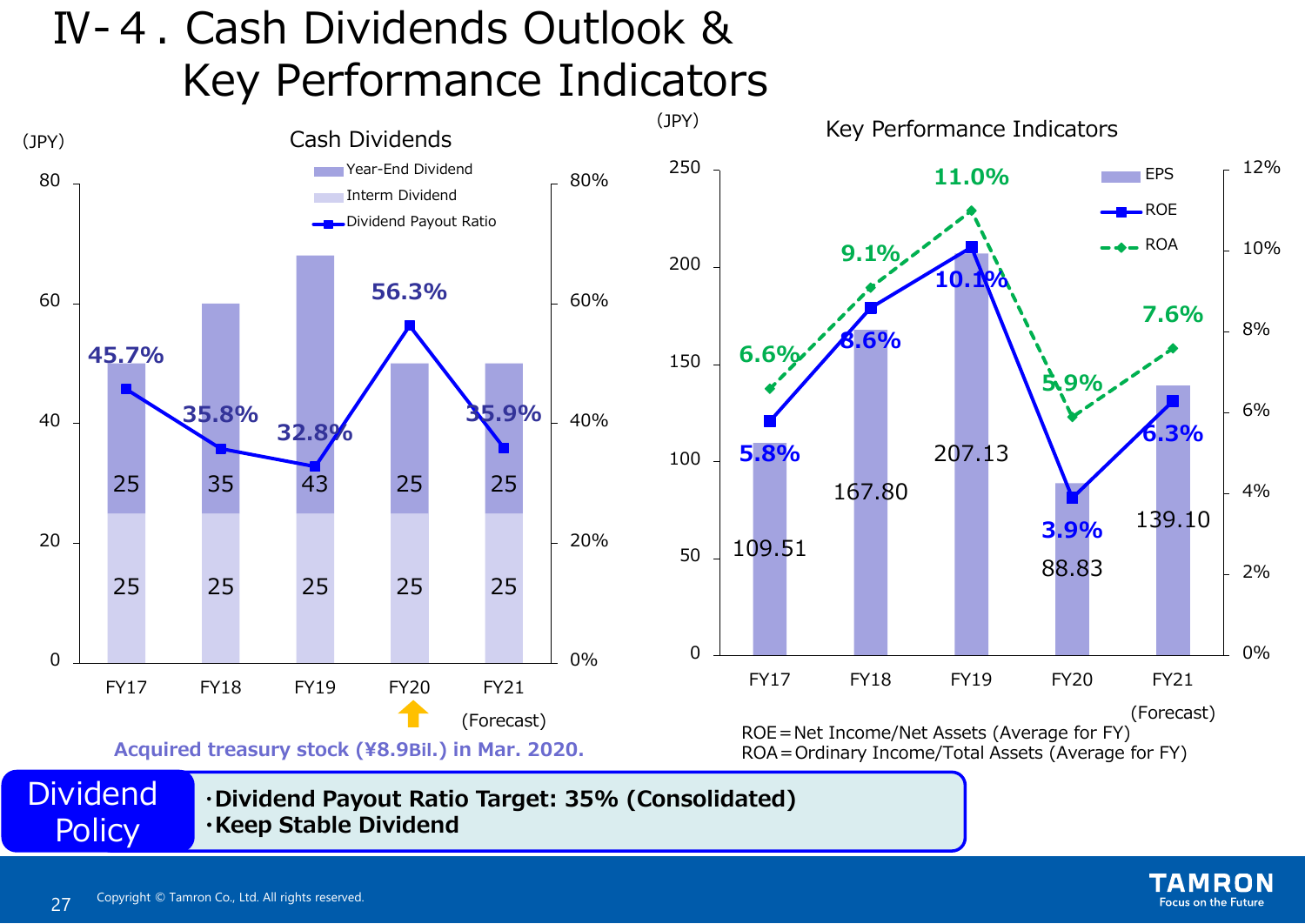# Ⅳ-5. Impact of Foreign Exchange Rate Fluctuations

| <u>FIZUZU</u> |                              | (JPY)                        |                  | (millions of JPY)                 |
|---------------|------------------------------|------------------------------|------------------|-----------------------------------|
|               | <b>Exchange Rate</b>         |                              | Impact           |                                   |
|               | <b>Actual</b><br><b>FY19</b> | <b>Actual</b><br><b>FY20</b> | <b>Net Sales</b> | <b>Operating</b><br><b>Income</b> |
| <b>USD</b>    | 109.04                       | 106.77                       | (560)            | 10                                |
| <b>EUR</b>    | 122.06                       | 121.92                       | (10)             | $\left(10\right)$                 |
| <b>Others</b> | $\qquad \qquad$              |                              | (160)            | (80)                              |
| <b>Total</b>  | -                            |                              | (730)            | 80 <sup>°</sup>                   |

(Impact on FY2019 Actual performance)

| <b>Forecast FY2021</b> | (JPY)                            | (millions of JPY)         |                         |
|------------------------|----------------------------------|---------------------------|-------------------------|
|                        | <b>Exchange Rate</b>             | Impact of ¥1 appreciation |                         |
|                        | <b>Assumption</b><br><b>FY21</b> | <b>Net Sales</b>          | <b>Operating Income</b> |
| <b>USD</b>             | 105.00                           | (300)                     | (30)                    |
| <b>EUR</b>             | 123.00                           | [60]                      |                         |

**FY2020**